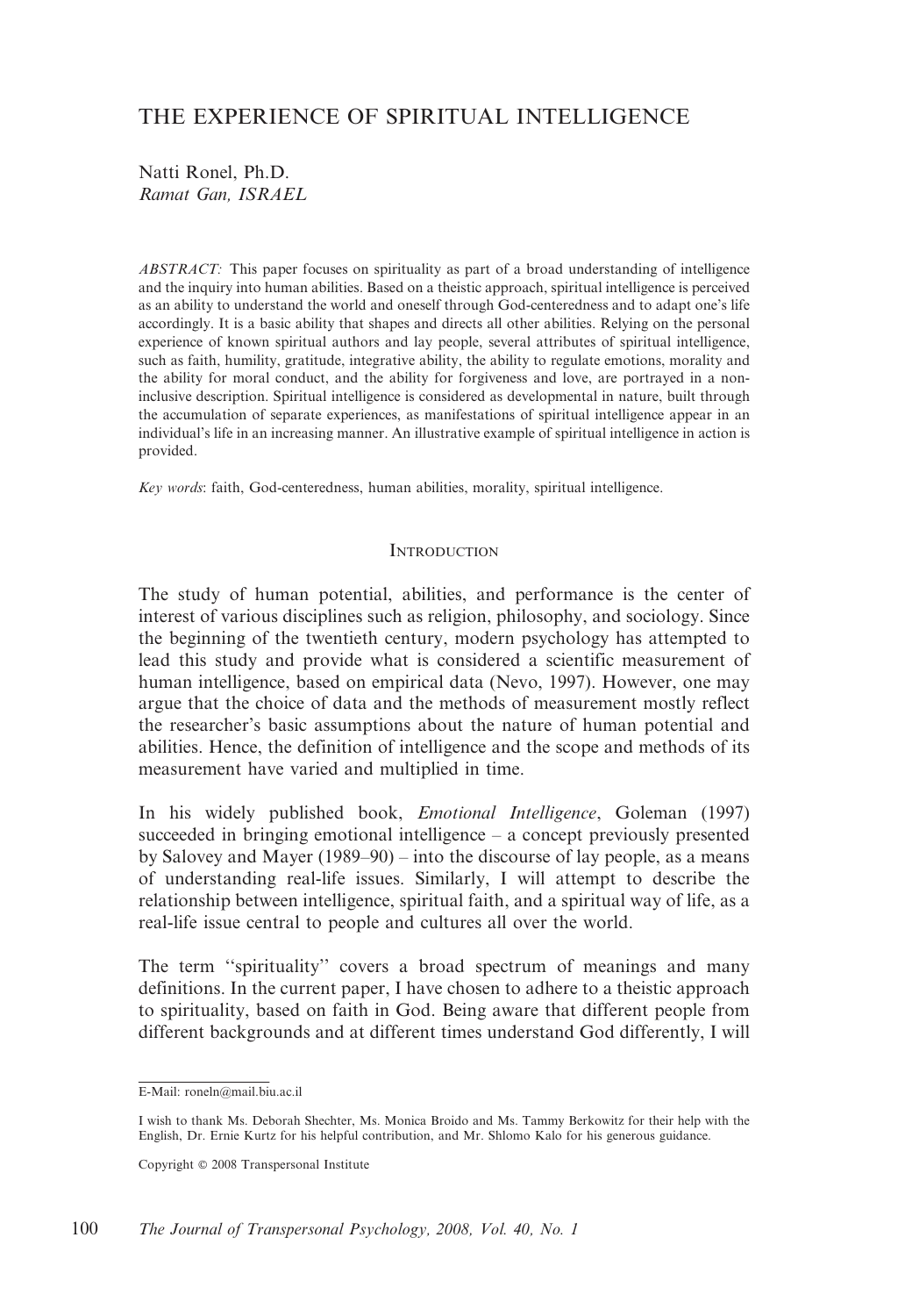attempt here to address the common denominator within this variety, that is, the perception of God as sacred, transcendent, supreme, and ultimate. Within this framework, spirituality is understood as the quest for the sacred (Pargament, 2007), a concept that may address some aspects of the nontheistic approach to spirituality, such as Buddhist spirituality, as well (Goleman, 2005). Consequently, I will attempt to apply the notion of intelligence to the discussion of theistic spirituality by re-introducing ''spiritual intelligence'' (to be defined later) – a term previously described by Emmons (1999, 2000), as well as others (e.g., Halama & Strizenec, 2004; Noble, 2000) and to analyze its contribution to the understanding of human potential, abilities, and performance.

My aim here is to present spirituality as a basic quality from which certain skills or capacities arise. As already mentioned, my emphasis is theistic, i.e., that I understand spirituality in relation to God, but without adherence to any religious specification of God. In a non-inclusive description I will portray various attributes of spiritual intelligence, such as faith, humility, gratitude, integrative ability, the ability to regulate emotions, morality and the ability for moral conduct, and the ability for forgiveness and love. I will show how these virtues construct distinct, applicable, and adaptive ability. I will then discuss the development of spiritual intelligence, basing my arguments on results from research on the development of domains that are connected to the spiritual such as moral development, faith development, and so forth. Before the conclusion, an example of the experience of spiritual intelligence will be presented.

## WHAT IS THE NATURE OF INTELLIGENCE?

Within psychology, there are several diverse, conflicting ways of understanding intelligence. A prominent controversy refers to the generality of intelligence – does intelligence represent a general, core ability, named g (Carroll, 1997), or is it an umbrella term for different, loosely related abilities that construct multiple intelligences (Gardner, 1995)? A second controversy refers to the level on which intelligence is based – is it a representation of a physiological function of the brain neurons that defines one's potential and abilities (Eysenck, 1994), or is it a function of complex cognitive mechanisms not reducible to the realm of biology (Anderson, 1992)? Another debate relates to the domain of intelligence: Is intelligence a mental, purely cognitive function (Cantor  $\&$ Harlow, 1994; Gardner, 2000; Hunt, 1997), or is it connected to other human domains, such as emotional content (Mayer & Salovey, 1993; 1997; Salovey & Mayer, 1989–90)?

The last controversy relevant here is whether values, beliefs, and attitudes play a role in defining and studying intelligence – is intelligence a morally neutral ability for processing information and its context (Gardner, 1999), or is it connected to personal virtues and moral conduct (Chiu, Hong, & Dweck, 1994; Sternberg & Kaufman, 1998)?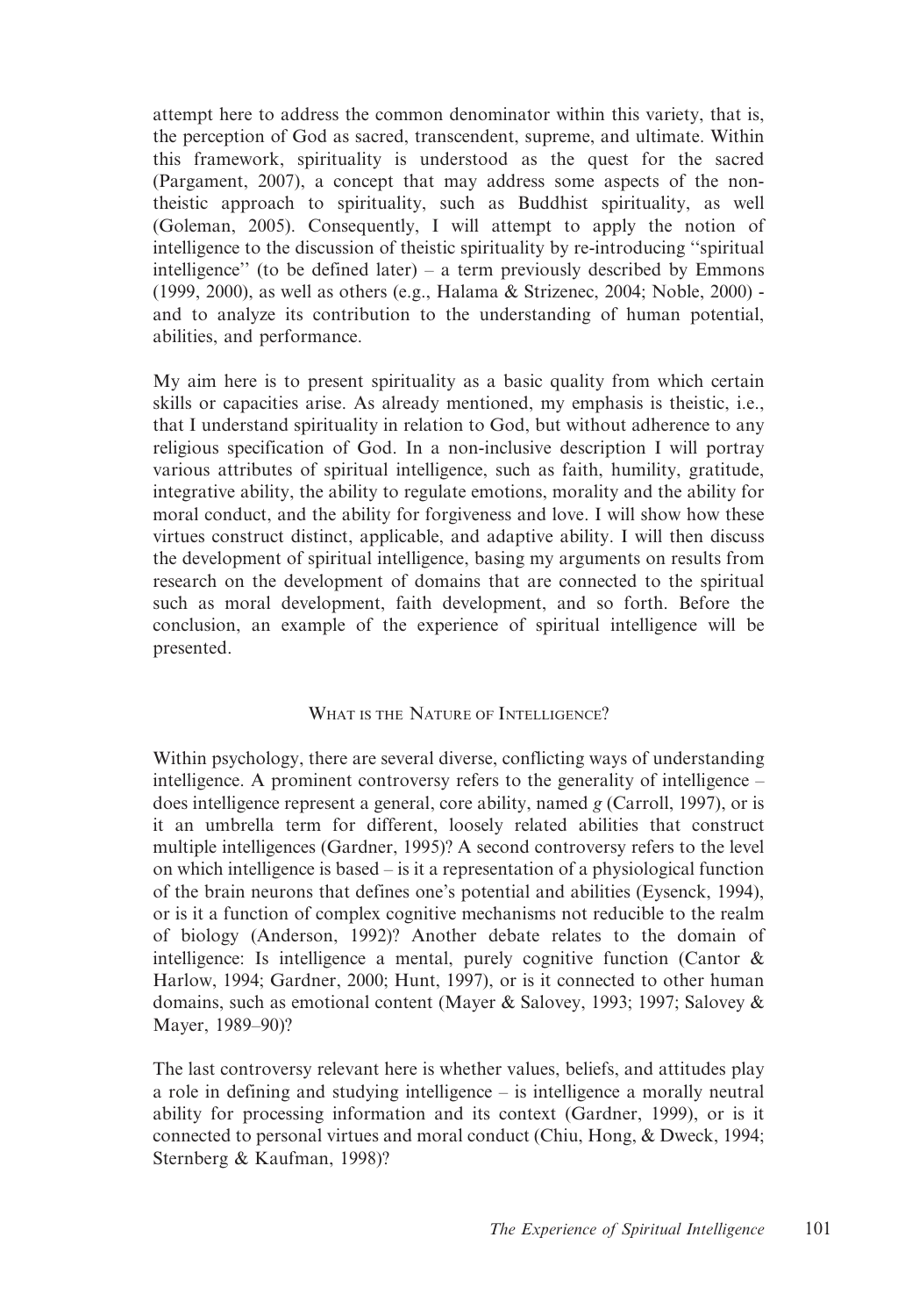Apart from these controversies, there are also commonly held views about intelligence (Nevo, 1997; Sternberg & Kaufman, 1998); namely, that intelligence is related to a basic potential ability or abilities and to performance, and that it is connected to the acquisition and processing of knowledge. This basic ability or abilities guide people in adapting to and understanding the world.

# THE STUDY OF SPIRITUAL INTELLIGENCE

# Previous Studies

Gardner (e.g., 1995) established the concept of multiple intelligences that represent distinctively different human abilities. Emmons' work (1999) took it further, to include the spiritual as a distinct intelligence. According to Emmons (2000), specific abilities and competencies construct spiritual intelligence and may guide adaptive problem solving. He offered five characteristics that may illustrate spiritual intelligence: (a) an ability for transcendence; (b) an aptitude for reaching spiritual states of consciousness; (c) penetration of the sacred into everyday performance; (d) service of the spiritual as a resource for problem solving; and (e) the capacity to be virtuous, internally and in behavior. In a qualitative study of the spirituality of nine adults, Noble (2000) confirms these five characteristics, but adds two more: (a) ''the conscious recognition that physical reality is embedded within a larger, multidimensional reality with which we interact" (Noble, 2000, p. 3); and (b) the search for psychological health of oneself as well as of others.<sup>1</sup>

Responding to Emmons (2000), Mayer (2000) questions whether one might speak of spiritual intelligence or consciousness, while Gardner (2000) opposes the inclusion of the spiritual as an intelligence, pointing to the need to differentiate between intelligence as ability and its use in various domains, including the spiritual. At that time, Gardner included the spiritual function within a distinct existential intelligence, although he later admitted that the criteria for separate intelligences are judgmental rather than an algorithmic conclusion (Gardner, 2003). On the other hand, Halama and Strizenec (2004) argue that the spiritual and existential are separate intelligences, although they may overlap. Kwilecki (2000) agrees with Emmons that spirituality may represent a distinct mode of adaptation and claims that spirituality represents a different-than-secular understanding of values and aims in life.

Although spiritual intelligence is a relatively new concept, different authors view it entirely differently. Zohar & Marshall (2001), for example, reduce Gardner's multiple intelligences to represent three basic intelligences: intellectual, emotional, and spiritual. The spiritual is the core intelligence that describes the ability to solve problems that relate to values, vision, and meaning. According to these authors, creativity is a major aspect of spiritual intelligence, and spiritual processes are manifested in physiological ones. Halama and Strizenec (2004) review other diverse comments and views about spiritual intelligence. For example, Sinetar (2000), cited in Halama & Strizenec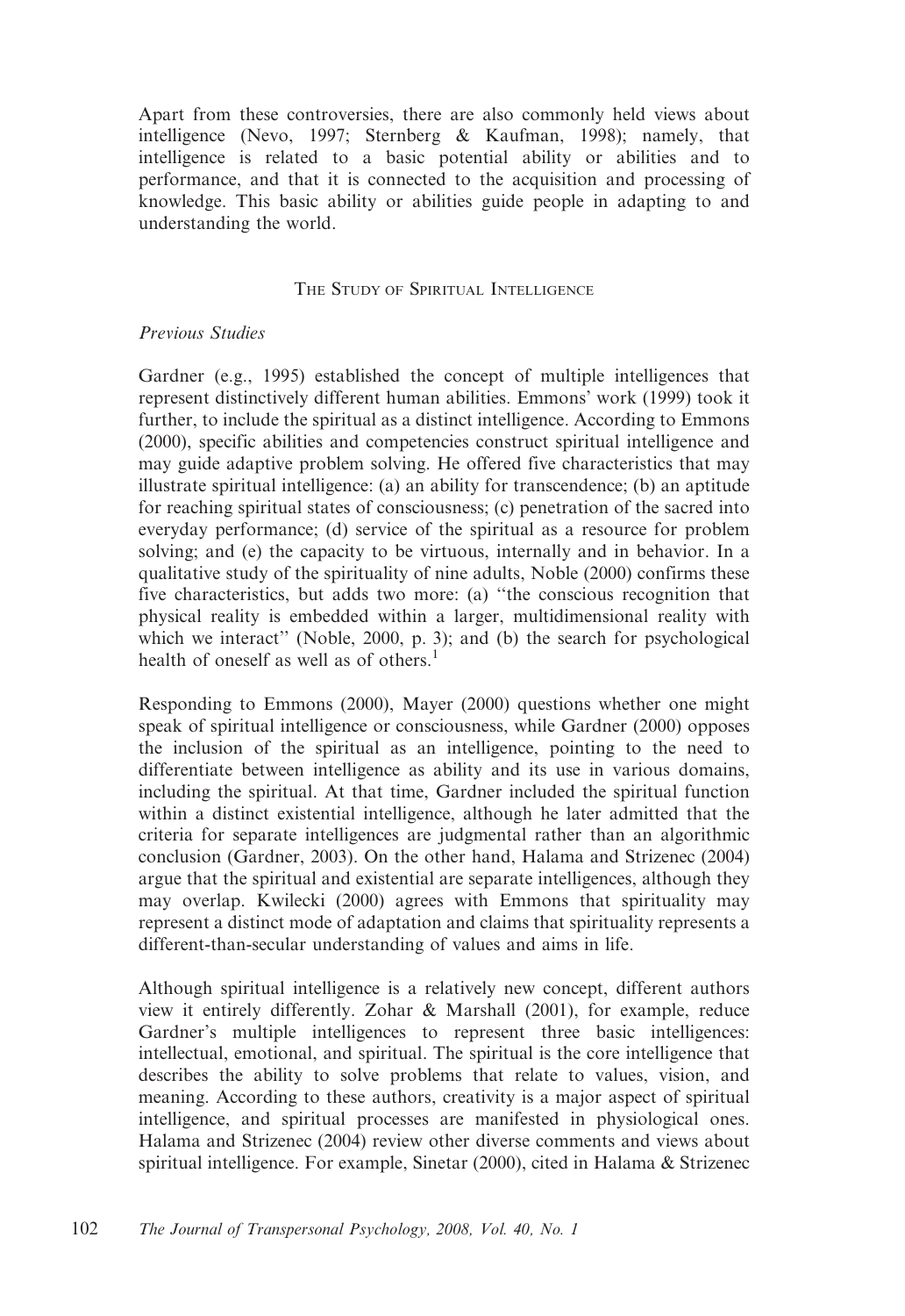(2004), understands spiritual intelligence as inspired thinking within the general context of creative talent. MacHovec (2002), cited in Halama & Strizenec (2004), emphasizes the broad cross-cultural context of spiritual intelligence and considers it as a general sign of personality, while Bowling (1999), in Halama & Strizenec (2004), defines spiritual intelligence as knowledge of the sacred. Vaughan (2002), however, argues that spiritual knowledge must be expressed in the world through wisdom, compassion, and action: ''Integrating spiritual intelligence means living in accordance with one's core beliefs'' (p. 31). On the same line, Kass and Lenox (2005) conclude that when individuals practice life as an agent for spiritual growth they achieve their full choice of human potential. The centrality of spiritual intelligence to individuals' lives is also expressed in the conception of Rogers and Dantley (2001), who view spiritual intelligence as the root of thinking, which precedes any accepted sets, structures, or categories of thinking. Wolman (2001) continues this notion, while emphasizing the manifestations of spirituality and spiritual intelligence in everyday activities and relationships. This perspective of spiritual intelligence as a lived experience is one that frames this article.

# Approach of this Inquiry

Since its early days (e.g., James, 1984), the psychological study of both religion and spirituality has presented knowledge acquired through personal experience (Richards & Bergin, 1997; Slife, Hope, & Nebeker, 1999). Accordingly, this inquiry into spiritual intelligence is based mainly on different sources of experiential knowledge (Borkman, 1990), that is, knowledge acquired through personal experience of theistic spirituality. Different religions and spiritual traditions and different people understand the term ''theistic spirituality,'' as well as the image of God, differently. Here, however, I attempt to avoid any theological discussion or metaphysical disagreement, and to target common meanings based on the diverse personal experiences of people who follow a spiritual way of life. The focus of my discussion is subjective personal experience, based on subjective personal definition and narrative. Consequently, while they are diverse, all the sources describe personal experiences. The first source is the personal accounts of famous spiritual leaders such as Gandhi (Settel, 1995), Julian of Norwich (1997), St. Ignatius (Puhl, 1951), John of the Cross (1991), St. Augustine (2004), and others. I attempted here to follow what I perceive as the common essence of these influential thinkers, i.e., the central role of the spirit in most if not any human experience. Therefore, their writing is reflected throughout the entire text. The second source is the teachings of a widely known contemporary spiritual master from Israel – Shlomo Kalo<sup>2</sup> (see, e.g., Kalo, 2005). Finally, I learned from the real-life experience of many individuals whose struggle for spirituality I have witnessed following 15 years of studying followers of different 12-step programs (Ronel & Humphreys, 1999–2000; Ronel & Libman, 2001), running ongoing experiential courses on professional implementation of the 12-step program, as well as working as a therapist in public and private settings (e.g., Ronel, 2008; Ronel & Claridge,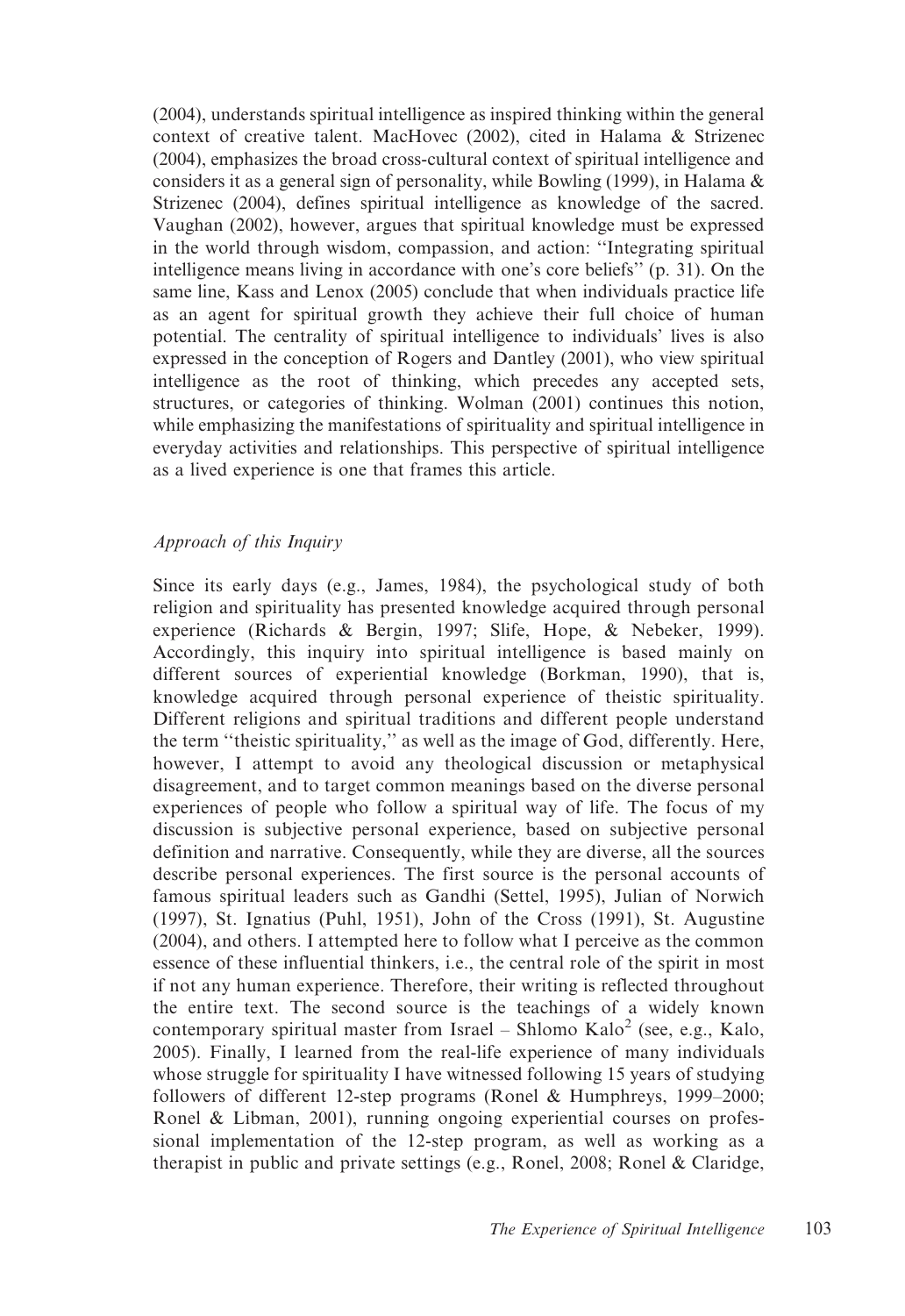1999). The 12-step ideology stresses the personal understanding and experience of theistic spirituality, which is also expressed here.

# SPIRITUAL INTELLIGENCE IN PRACTICE

As already established, there are many different definitions of spirituality and how it is represented in one's life (Emmons, 1999; Richards & Bergin, 1997; Noble, 2000). From a theistic perspective, however, according to Kalo: ''A spiritual purpose is – to expose spiritual thinking, spiritual feeling, spiritual will; to become entirely liberated from the secular, that is ….to be for God and for God only" (1993, p. 29). Accordingly, the spiritual action "is but the purification" of your mind and the achievement of self-mastery on the way of awakening to see and to know yourself as an inseparable part of The Eternal. And this is gained by devotion to God and confidence in Him'' (Kalo, 1999a, p. 80).

According to Kurtz & Ketcham (1992), ''spirituality is, above all, a way of life'' (p. 68). Theistic spirituality is a basic intention directed towards God and consists of an inner struggle (Ronel, 2000). Following Kalo's recurring theme (e.g., 1991), this struggle is characterized by an endeavor to purify one's mind. This view of spirituality acknowledges that there is a ''dark side of the soul'' and a conflict between the ego and the yearning for God (Kurtz, 1999). Human spiritual development is therefore a confrontation with one's ''dark side'' and an immense struggle to purify oneself from the other side, based on free will. In Kalo's (1999a) words, ''One of the most important, independent spiritual acts that a sincere spiritual person should at all times, always, assiduously perform and never abandon in any circumstances, is the removal of non-spiritual elements from oneself, that is, to constantly and uncompromisingly depart from anything that has the odor of the ego'' (p. 140). This view is also mirrored in Alcoholics Anonymous' 12-step approach, in which alcoholism is perceived as rooted in selfcenteredness and recovery is attained while struggling for a higher power according to one's understanding of this power (Alcoholics Anonymous, 1976; Kurtz, 1999; Miller & Kurtz, 1994). A similar line of thinking is found in St. Ignatius' spiritual exercises: ''We call Spiritual Exercises every way of preparing and disposing the soul to rid itself of all inordinate attachments, and, after their removal, of seeking and finding the will of God in the disposition of our life for the salvation of our soul'' (Puhl, 1951, p. 1).

In the theistic approach, the spiritual struggle is based on spiritual knowledge related to God and the yearning for God. This knowledge leads one beyond the ''darkness'' of the ego and the everyday routine. Different people, in different circumstances, display different abilities to gain this knowledge. The ability to spiritually know, or the ability to yearn for such knowledge, produces the ability to choose and to adjust one's life accordingly. When the latter is activated, any other abilities of the individual are put in the service of the spiritual, which is the main struggle in life. Step 11 of AA states this clearly: ''Sought through prayer and meditation to improve our conscious contact with God as we understood Him, praying only for knowledge of His will for us and the power to carry it out'' (Alcoholics Anonymous, 1965, p. 96).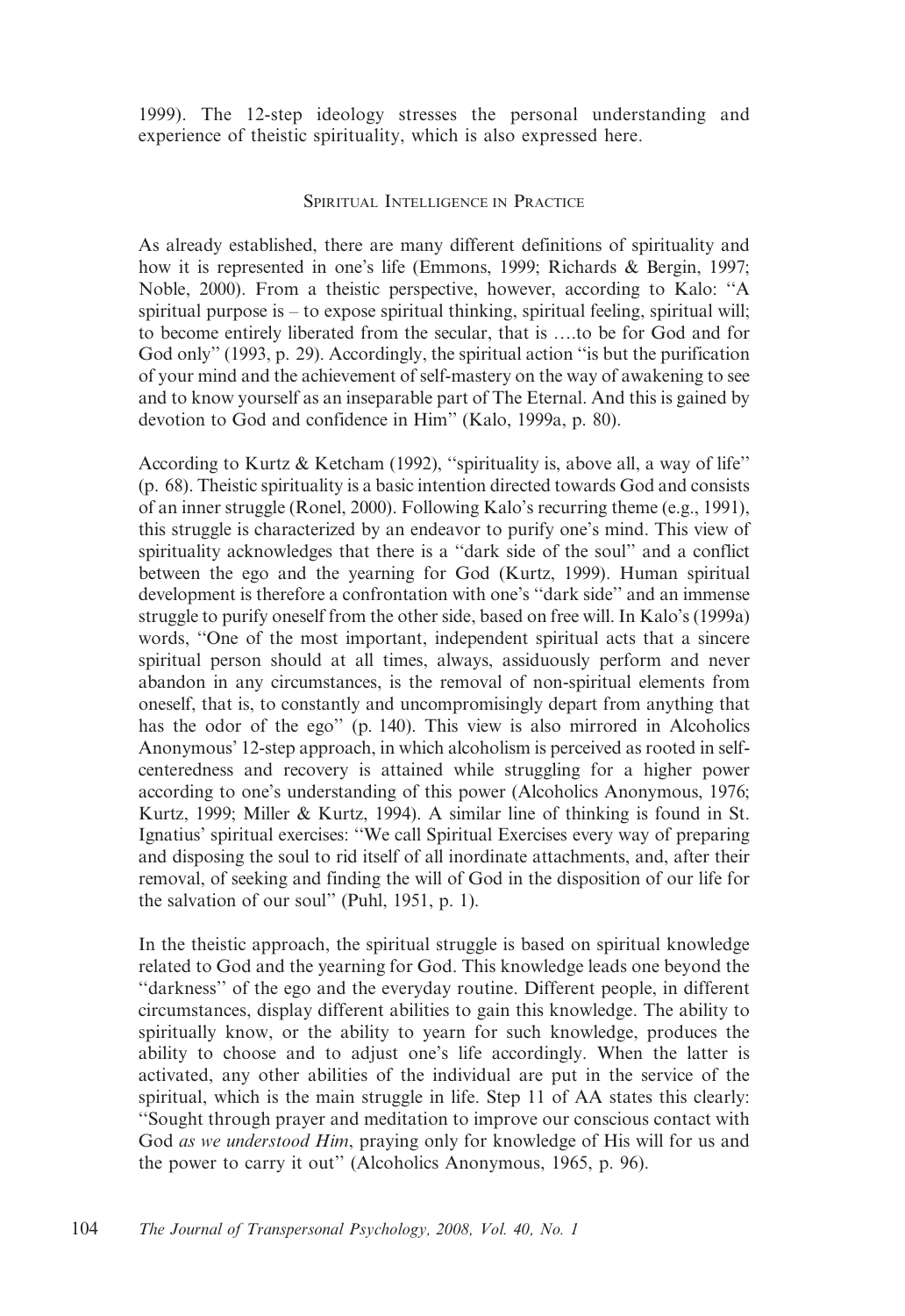What I have discerned here that may define spiritual intelligence is a fundamental and general ability that may present itself in any domain of life. Spiritual intelligence is an experience-based ability to understand the world and ourselves through God-centeredness: an ability to long for, to realize and to know God, to recognize and to choose the way towards God in all circumstances, as well as to detect self-centeredness and the manifestations of the ego in various situations, and to adapt the life accordingly.

From this proposed definition of spiritual intelligence, it can be inferred that the higher a person's ability to perceive and understand through Godcenteredness, the less he or she is influenced by self-centeredness and ego. As Miller (2005) stated, ''there is a higher standard, an ideal, an intended nature for human beings that exists apart from context and human thought'' (p. 17). Spiritual intelligence may assist one to see things as they are, free from selfdistortions (Vaughan, 2002). The essential similarities among the theistic spiritual teachings of different people at different times and places (see, e.g., Kurtz & Ketcham, 1992) support this claim. The following description of the attributes of spiritual intelligence, based on different spiritual sources, also exemplifies these similarities.

# THE NATURE OF SPIRITUAL INTELLIGENCE: A THEISTIC PERSPECTIVE

Different people experience multiple ways of realizing and knowing God, as well as various ways of struggling against their self-centeredness. However, the ability to adapt these apparently different ways to the spiritual quest is a fundamental one. ''Spirituality permeates to the very core of our human be-in, affecting the way we perceive the world around us, the way we feel about the world, and the choices we make based on our perceptions and sensations'' (Kurtz & Ketcham, 1992, p. 68). Similarly, Pargament asserts: ''When people sanctify, they look at life through a sacred lens'' (2007, p. 35). The spiritual core ability may present itself in any ability that a person possesses. Spiritual intelligence may be presented within the entire person (Miller & Delaney, 2005), in any human function or domain, whether it is philosophy (e.g., Augustine, 2004), music (e.g., Handel's music), Gandhi's non-violent political struggle (Settle, 1995), or Einstein's thinking: ''every one who is seriously involved in the pursuit of science becomes convinced that a spirit is manifest in the laws of the Universe'' (Einstein, n.d.). It may be presented in any worldly concern, including marital relationships (Mahoney, Pargament, Murray-Swank, & Murray-Swank, 2003). Therefore, spiritual intelligence may be articulated as representing a general factor of intelligence underlying any other factor of intelligence.

Spirituality, as seen in most of its theistic definitions, functions in the world but refers to a transcendence that is beyond the material realm and the identification with our own body (Miller, 1998). The spiritual intention, motivation, and practices that refer to the transcendence may lead to various physiological, bodily processes (Emmons, 2000; Zohar & Marshall, 2001). Goleman (2005), for example, describes a sophisticated study of the brain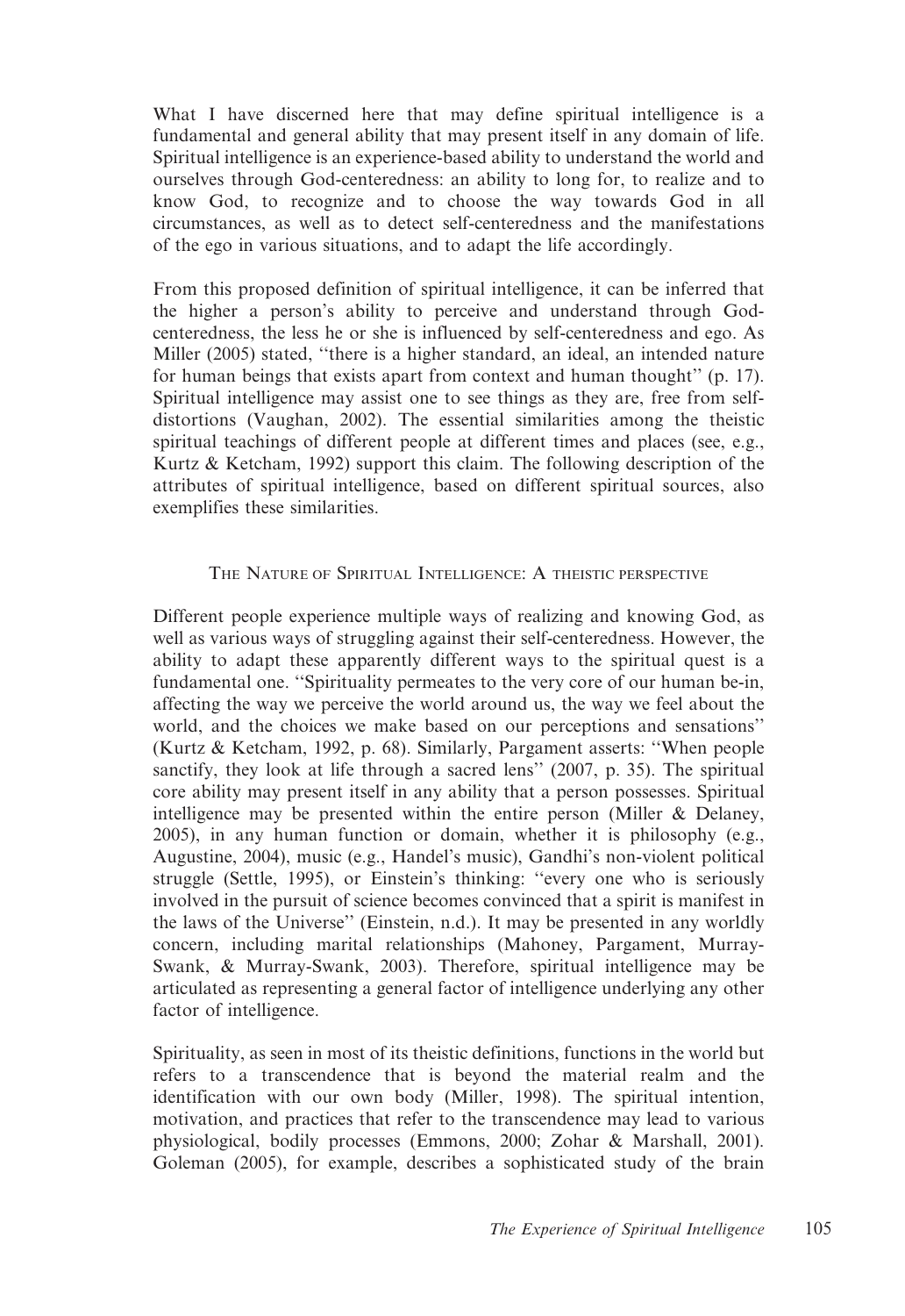activity of a Tibetan-Buddhist monk while meditating, which showed a unique ability to control this activity. The spiritual practice – meditation – led to a unique physiological process. But the spiritual process points far beyond its physiological manifestation and it may be valid also in those cases when there is no unique physiological manifestation of the spiritual. While certain spiritual experiences may cause unique physiological processes, the definition of spiritual intelligence cannot be reduced to "nothing but" biological processes.

As its basic conception clarifies, spiritual intelligence, as represented here, is part of a broad perception of intelligence, which includes domains other than the cognitive one alone. I am suggesting that spiritual intelligence represents a fundamental domain that underlies all other domains of human function. Thus understood, spiritual intelligence is a core ability connected to and manifested in values, motivation, intentions, emotions, and personality structure.

## THE APPEARANCE OF SPIRITUAL INTELLIGENCE

In the following section, I will attempt to describe some attributes and factors related to spiritual intelligence. This description, which is not comprehensive and still requires further additions and syntheses, represents the ''ought,'' that is, the full potential indicated by the very concept of spiritual intelligence. It is important to remember that spiritual intelligence is also marked by a struggle against ''the dark side of the soul''; hence the following description points to the vision that shapes this struggle.

Theistic spiritual intelligence, as a core ability, is based on the recognition of God and faith in God. Faith is an indicative attribute of a theistic perception of God and the consequent world order, a basic factor in spiritual intelligence, which provides the ideology and worldview necessary for its arousal. As such, faith is an act that gives meaning to the spiritual experience (Crapps, 1995), apart from just belonging to an organization that declares its spiritual intention, such as a particular religion. When faith is not yet present, spiritual intelligence may appear as willingness and openness for such faith (Anonymous, 1991; Ronel, 2000). Based on this willingness, people may act as if they have faith; in other words, they may activate their spiritual intelligence even before faith in God awakens within.

According to Kalo (1989b), faith is gained by the grace of God. People become ready for God's grace when they endeavor, honestly and continuously, to live a virtuous life. ''Faith is a result of a pure mind; there is nothing as reliable as exemplary moral behavior to purify the mind'' (Kalo, 1989b, p. 110). Spiritual intelligence directs the choice to struggle for the purification of the mind, with a growing attempt to practice moral conduct. This may strengthen faith, by the grace of God, which, in turn, serves as the basis for growing spiritual intelligence. Such development is well known in the writings of spiritual authors from different backgrounds such as Thomas Kempis (2002), a Christian teacher, and the Ramhal (1978), a Jewish one. In the 12-step program, this process is represented as an initial willingness towards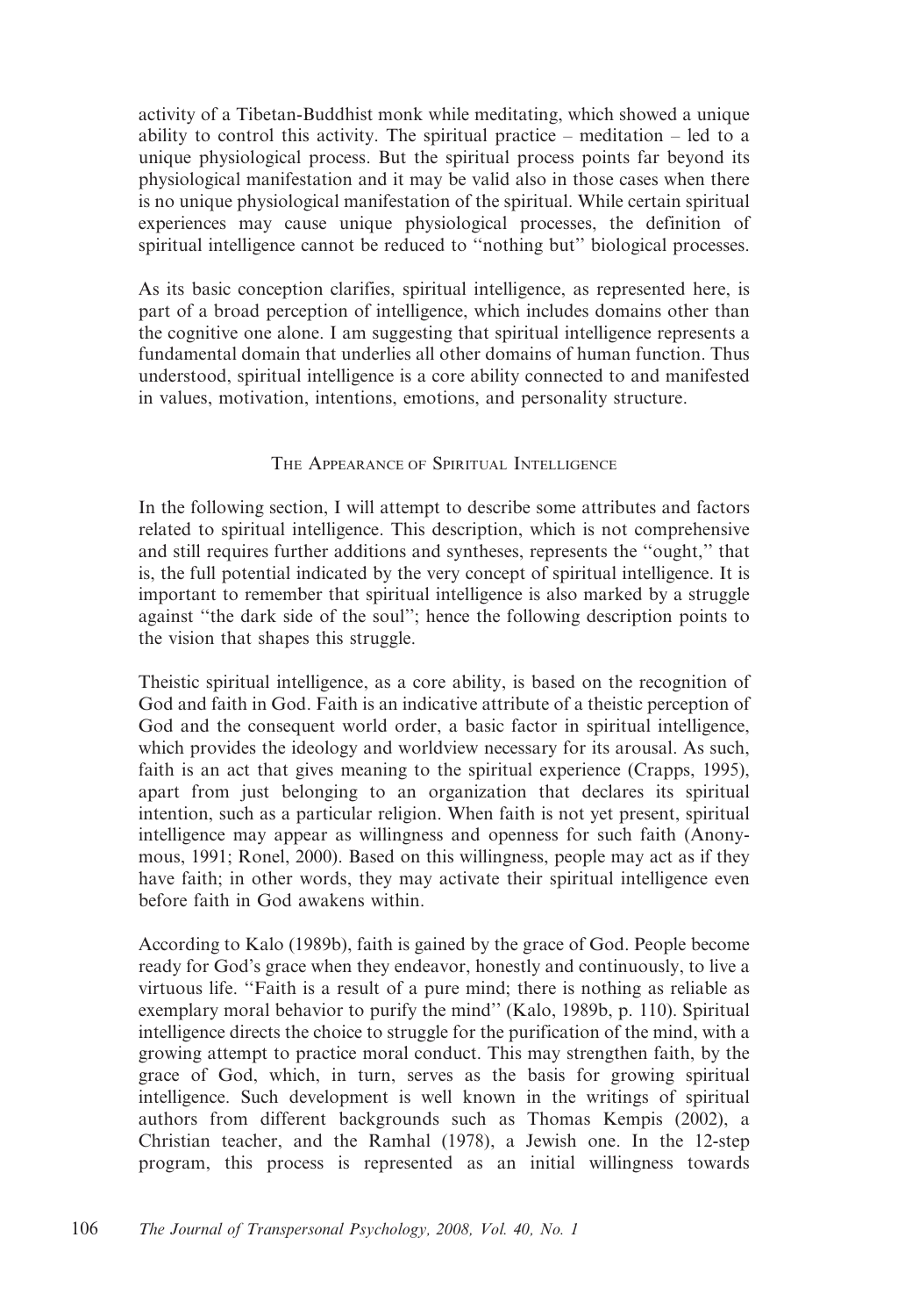spirituality that leads to growing faith and deeper willingness (Alcoholics Anonymous, 1976; Anonymous, 1991). Several studies show the centrality of faith in God in the worldview transformation of members of 12-step self-help organizations aimed at recovery from different addictions (Humphreys & Kaskutas, 1995; Ronel & Humphreys, 1999–2000; Ronel & Libman, 2003). According to recovering members of these organizations, their ability to maintain recovery is strongly associated with the arousal of their faith in God. In other words, the awakening of spiritual intelligence nourishes their ability to recover.

Spiritual intelligence indicates a faith-based ability to experience the Sacred as the Supreme, an objective and absolute value (Otto, 1967). The recognition of the discrepancy between this holiness and worldly existence stimulates people's ability to humble themselves before God: ''Yielding [to Godl is the master virtue, which produces control by the 'new self'. ... A Christian view of self-control finds the self to be inadequate to win the struggle for virtue on its own'' (Worthington & Berry, 2005, p. 157). According to St. Ignatius (Puhl, 1951), ''every one must keep in mind that in all that concerns the spiritual life his progress will be in proportion to his surrender of self-love and of his own will and interests'' (p. 78). The struggle against selfishness and towards God requires a growing degree of humility (Puhl, 1951). Kalo (2000) tells us, ''The safe way for openness to God, the one and only, is humility'' (p. 64), and ''Humility is the avowed adversary of selfishness. Never is the selfish humble; never is the humble selfish. The way to attain humility is by uprooting selfishness, that is – knowing yourself as you are'' (p. 75). Therefore, humility can be understood as an attribute of spiritual intelligence, an ability shaped by faith that affects a person's intentions and motivation in the world. Humility, as an attribute of spiritual intelligence, directs those who possess it to considerations other than those of personal gain, hedonism, material profit, or self-power (John of the Cross, 1991). It stands in sharp contrast to the modern-day emphasis, at least in Western culture, on individuality and ''the culture of narcissism'' (Lasch, 1979). Hence, spiritual intelligence may take the form of an ability to humbly conform to spiritual principles rather than to the prevailing norms of the modern capitalist culture.

When people seek God and divine-like understanding, they may experience a growing ability to perceive the world and their place within it as meaningful constructs that may assist in their struggle. Everything that happens may be interpreted as a significant experience, essential to progress toward divine knowledge (Kalo, 2000; Otto, 1967). Therefore, spiritual intelligence represents the ability for integrative perception that sees the whole beyond its parts. This ability assists people on their spiritual path. It may help them perceive the world beyond selfish expectations and corresponding complaints (Kalo, 2000). Spiritual intelligence is characterized by the ability to see the best in seemingly painful circumstances, as well as to see the divine beyond the gains of the secular world. Alcoholics Anonymous and the 12-step self-help groups' daily practices of gratitude attempt to direct participants toward such a perception (Kurtz & Ketcham, 1992). In a phenomenological study of Narcotics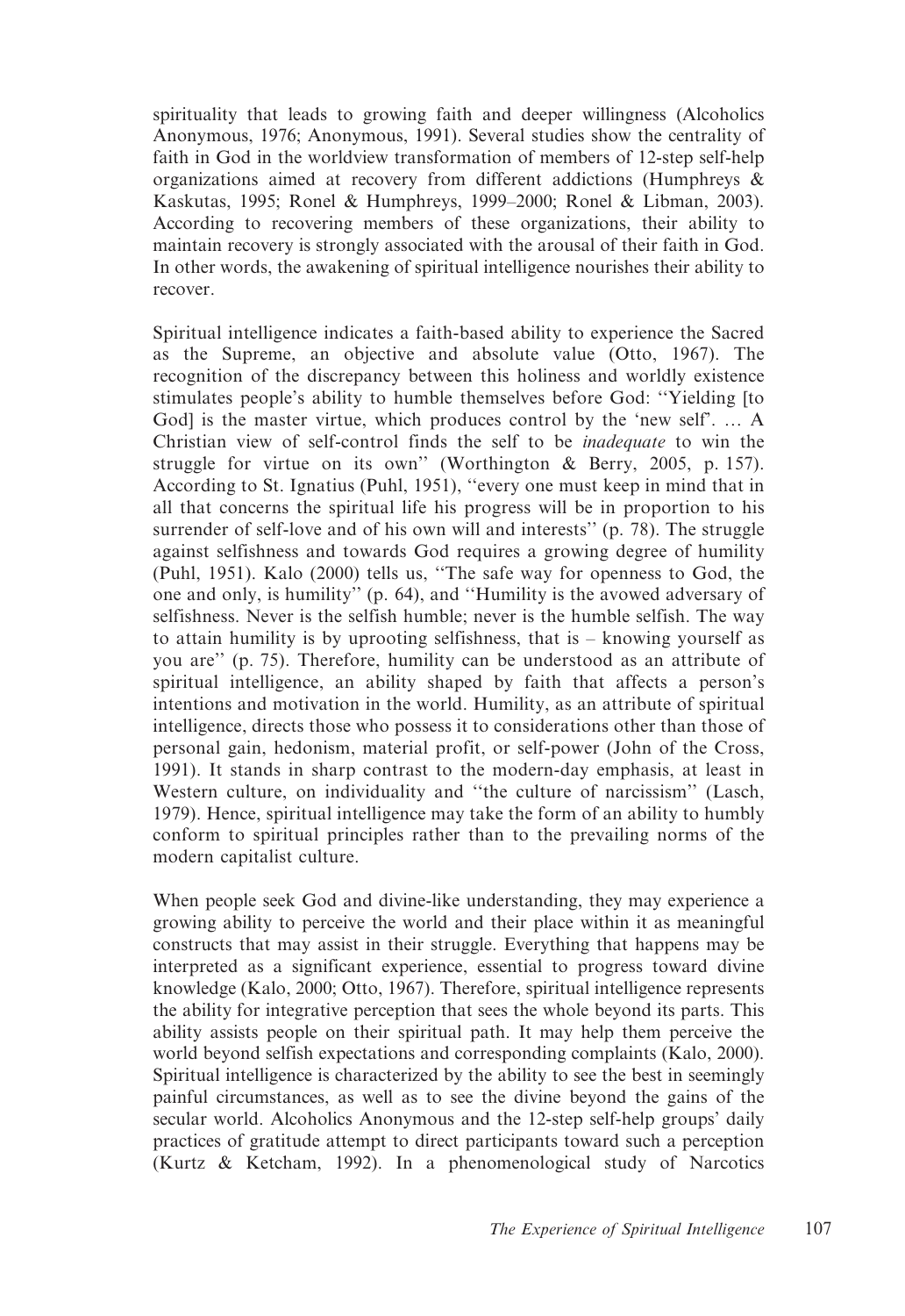Anonymous members in Israel, gratitude was found to be a leading theme among many, to the point of even being grateful to their addiction and its consequent suffering, since they came to perceive it as a milestone in their spiritual progress (Ronel, 1993). The Hassidic story of Rabbi Zusia illustrates this view. Though he was known to have a troubled life, when asked how to follow the Biblical guidance to exalt one's own troubles in the world, he answered, ''You must ask another person and not one like myself, whom evil has never caught" (Buber, 1979, p. 222).

With such a view, spiritual intelligence becomes an ability to regulate emotions. Usually, this ability is attributed to emotional intelligence (Mayer & Salovey, 1997). However, when spiritual intelligence awakens as a general factor underlying other abilities, it also guides emotional intelligence. Spiritually based functions accelerate the ability for emotional regulation (Geula, 2004). Alphonse Ratisbonne (Carmelle, 1984), a former Jew who became a Catholic priest after a revelation he experienced in Rome in 1842, described this ability (p. 38): ''I shall tell you my secret: I tell everything to the Blessed Virgin, I confide to her my troubles, my sorrows and my anxieties and then I let her do what she wants. How can you expect me to be sad? I know very well that in this way everything will be done according to God's will and therefore, for the best, so I rejoice in advance.'' Julian of Norwich (1997) followed a similar line: ''And the fullness of joy is to behold God in everything that happens'' (pp. 67–68). St. Augustine (2004) also provided a similar understanding when he openly described his struggle with lust, the decision to put this battle in God's hands, and the relief he felt afterwards.

Generally, the discussion of the spiritual refers to moral values and behavior. For example, Giacalone and Jurkiewicz (2003), who studied the influence of spirituality on perceptions of unethical business activities among 162 employees, concluded that the degree of individual spirituality influences whether an individual perceives a questionable business practice as ethical or unethical. Rest (1994) introduced four components that pave the way to moral behavior: (a) moral sensitivity, which is the awareness that a certain situation or behavior has a moral value; (b) moral reasoning, which indicates the process of deciding which line of action is more justifiable; (c) moral motivation, which relates to the importance ascribed to moral values in comparison to other values; and (d) moral character, which involves psychological strength that determines the ability to display moral conduct regardless of interfering influences. Since spirituality refers to the value systems of the people involved, when spiritual intelligence is activated in the life of an individual, it may direct this person to fulfill these four components. In such cases, moral sensitivity is experienced as a component of a broader spiritual sensitivity, that is, the ability to distinguish between the spiritual and the secular, and between self-centeredness and God-centeredness (Kalo, 1999a; 2000). The corresponding moral reasoning indicates an ability to morally judge a situation beyond the personal, social, or ideological standpoint of the viewer (Fernhout & Boyd, 1985; Kohlberg, 1975). It is an ethic of supererogation that sees every situation in the eyes of love and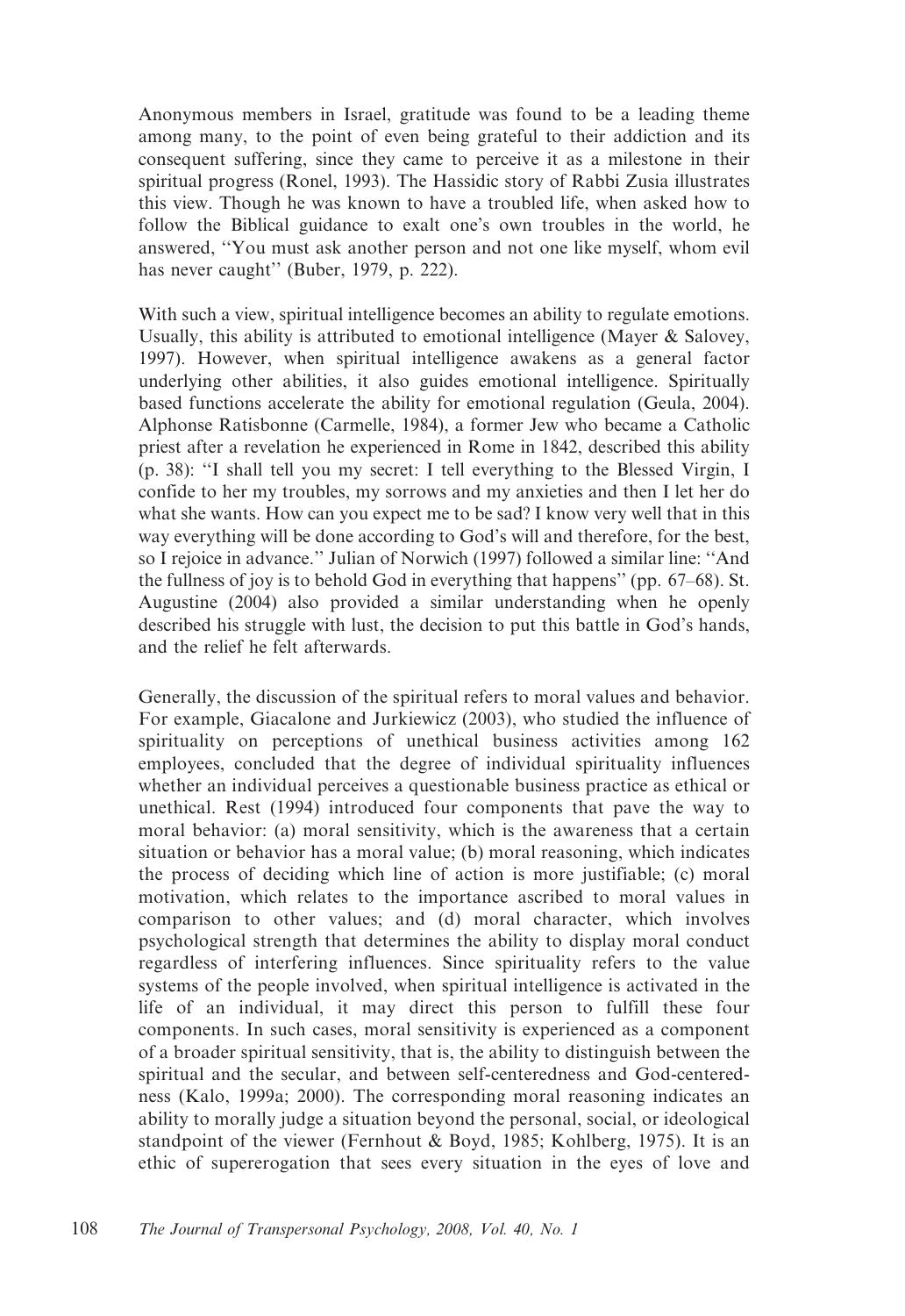through an integrative and infinite perspective (Kohlberg, 1981). Likewise, when spiritual intelligence is at work, the motivation for moral conduct is experienced as integral to the spiritual quest, and attempting to lead a spiritual life shapes the ability to actually practice moral conduct (Kalo, 1999a). Therefore, although spiritual intelligence is not identical to morality, it serves as a basis for morality and moral decisions (Wolman, 2001).

To sum up, as an ability central to real-life issues, spiritual intelligence is manifest in interconnected attributes: faith, humility, gratitude, integrative ability, ability to regulate emotions, morality and moral conduct. The thread that runs through these attributes is the purification of the mind on the way towards God by detecting and attempting to remove thoughts, emotions, and actions of selfish sources (Kempis, 2002). As Kalo emphasizes (1989a), such purification will enable individuals to reveal their true nature, which lies underneath their selfish motives. As spiritual intelligence grows, this nature reveals itself by the individual's growing ability to love (agape), the loving of God, and the love for fellows (Julian of Norwich, 1997; Kalo, 2001; Sorokin, 1967; Underwood, 2002). ''Love is … your departure from all sensual pleasures for the sake of the object of love… Love is the most sublime, wonderful and pure thing… The one who loves is always happy'' (Kalo, 1989a, pp. 53–55). Spiritual intelligence may direct people towards this kind of love and enable them to choose its path (Welwood, 1985). Following a similar line of reasoning, Brazier (1993) assumes that loving is a basic human need. When the need to love is not fulfilled, people may deteriorate mentally. Consequently, many therapists consider the ability for interpersonal goodness – the wish and willingness for the benefits of others - as one of the most beneficial results of a successful therapy (Nicholas, 1994).

Jaeger (1998) describes her own struggle to put such goodness and love into practice in her life in an extremely unpleasant situation. When her small daughter was kidnapped, she felt an initial rage towards the kidnapper. But soon afterwards, she struggled against this emotion, with the view that such an emotion is destructive and by no means loving. She clearly described her tremendous struggle for self-purification in order to find love within, even love for the kidnapper as a human being. Finally, she reached the point of forgiveness and gained some calmness that stood beyond the real-life pain. Hence, one more attribute of spiritual intelligence can be added: namely, the willingness and ability for unconditional forgiveness (Aponte, 1998; Enright et al., 1994). In this perception, the wrongdoer becomes identical to oneself and therefore deserves forgiveness equal to oneself. Such an approach views anger and resentment as obstacles on one's path to God (Alcoholics Anonymous, 1976; Anonymous, 1991). The ability to forgive is the ability to purify oneself from these obstacles, which enables love and getting close to seeing God in every person. As Gandhi asserted, ''Love is the only remedy for hate'' (Settel, 1995, p. 15), and ''The real love is to love them that hate you, to love your neighbor even though you distrust him'' (Settel, 1995, p. 41).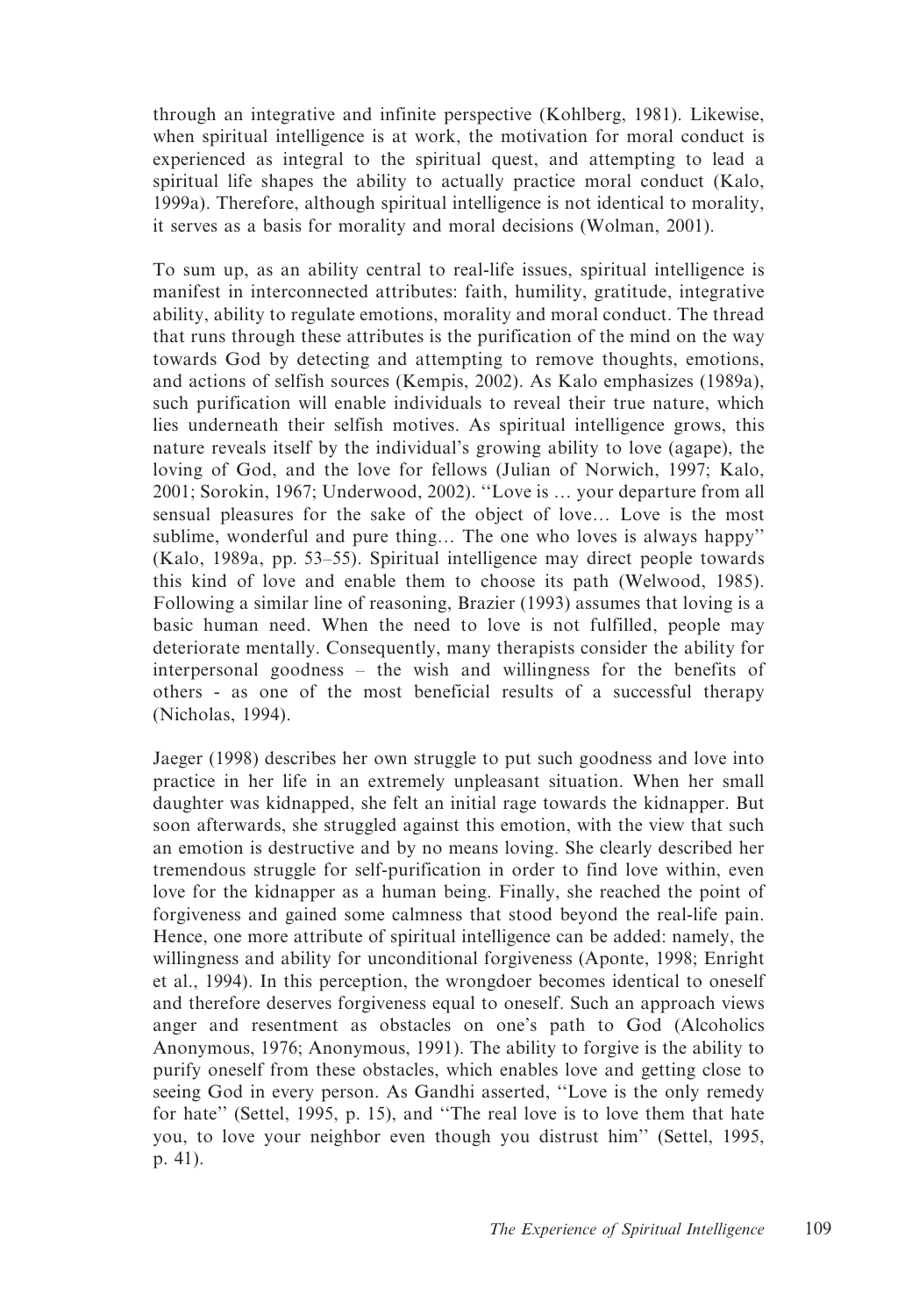## THE DEVELOPMENT OF SPIRITUAL INTELLIGENCE

A key issue in understanding spiritual intelligence concerns its awakening and development. More often than not, researchers regard most of its attributes as factors that develop through stages. For example, morality, an important attribute of spiritual intelligence, is usually studied and described as a quality that develops through certain levels and stages (e.g. Gilligan, 1993; Kohlberg, 1975; Rest, 1994). Forgiveness (Enright et al., 1991) and altruistic behavior (Krebs & Van Hesteren, 1994), both of which may stem from spiritual understanding and the ability to function accordingly, are also considered to follow certain stages of development. Even faith, a central attribute of spirituality and spiritual intelligence, is seen as a quality that develops (Fowler, 1981).

Closer examination of the different theories of human development reveals a striking resemblance in the processes that they describe. Considering the development of moral reasoning, for instance, there is a development process that goes from a self-centered view of morality, through social morality, and up to a principled one (Colby & Kohlberg, 1987), which may be developed even further, to the stage of the morality of love (Kohlberg, 1981). The lower stages in themselves are not yet a pure, principled morality, but serve as stages in the progress towards it. Actually, reasoning of the lower stages is not considered true ethical reasoning. When reasoning is of the highest order, it is ethical, whether it is based on the ethic of justice or that of caring and love (Fernhout & Boyd, 1985; Gilligan, 1993; Kohlberg & Ryncarz, 1990; Ronel, 1998). Since reasoning in the lower stages is self-centered or self-social-centered, and not yet other-oriented or God-oriented, it is not yet an attribute of spiritual intelligence as defined here. Only in the highest stage – other-oriented or God-oriented stage – can moral reasoning be considered an attribute of spiritual intelligence. The achievement of the highest stage indicates the existence of the spiritual ability to comprehend and to act accordingly.

The development of other attributes of spiritual intelligence usually follows the same line – from lower stages with selfish motivation, through a socially influenced motivation and up to the pure form of an attribute, whether it is forgiveness, faith, or altruistic behavior (Krebs & Van Hesteren, 1994). Therefore, spiritual intelligence, as understood here, indicates a kind of dichotomous process – it is either awakened or not. The development up to a certain stage is preparatory, although many individuals may never progress further. Beyond that point there is a new cognition that represents a pure attribute, such as moral reasoning, forgiveness, altruism, or faith. Only when these qualities reach that point can they be ascribed to spiritual intelligence.

During different life experiences, people may develop through the preliminary stages, but only at a certain point can they discern an awakened spiritual intelligence. Yet, this is only one part of the picture, since one may question the continuity of spiritual intelligence – is it always there, always awakened? How does its existence relate to the struggle between one's ''dark side of the soul'' and the yearning for God?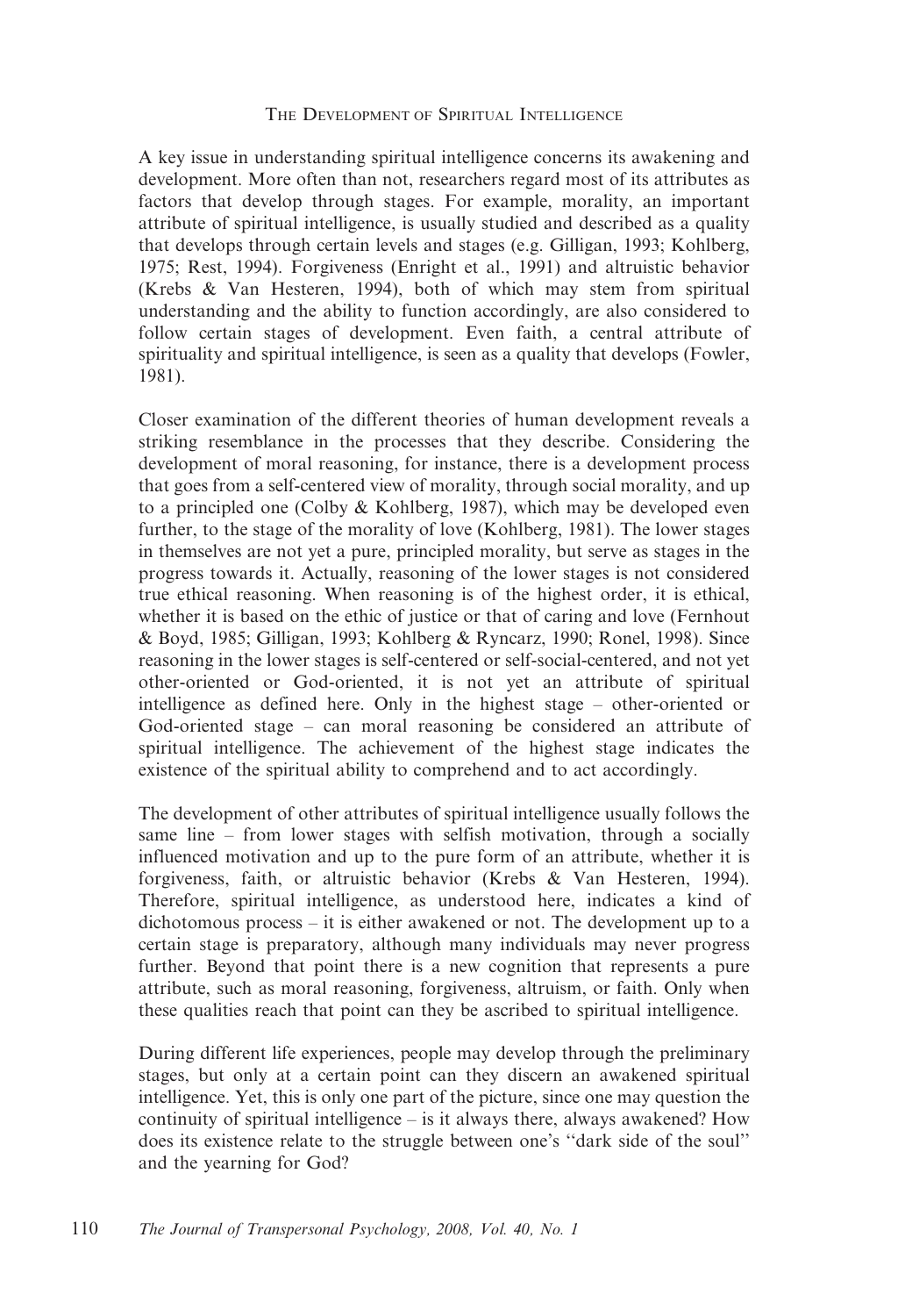Since I discussed spiritual intelligence as the ability to struggle against human selfishness and towards God, it becomes clear that during that struggle people may adhere to spiritual intelligence in certain moments only. One may not use it all the time, although it still exists potentially. Support for this last claim can be found in some cognitive-developmental theories of moral reasoning. Rest (1986; 1994), for example, notices that the same person, at different times, might exercise different stages of moral reasoning. Hence, he measures moral reasoning as a proportion of principled reasoning (Rest, 1993). The more often one exercises a high stage of moral reasoning, the higher one's stage of moral reasoning is. Similarly, spiritual intelligence is built through the accumulation of separate experiences, that is, individuals increasingly experience an expanded commitment to engage in actual spiritual practices (Wink1 & Dillon, 2002). The more moments in which people identify with God-centered motives (Kalo, 1999a), the more frequently they use spiritual intelligence as their principal intelligence. Therefore, I suggest that ''higher'' in spiritual intelligence means experiencing it more often.

# SPIRITUAL INTELLIGENCE IN ACTION

While writing this paper, I came across real-life examples of people who chose to struggle against their self-centeredness as a means in their search for God. During their struggles, the diverse features of spiritual intelligence were revealed. To conclude, I will describe an example of such a struggle that portrays spiritual intelligence in action.

The example is that of a young orthodox Jewish family whose story was publicized several years ago on a highly rated Israeli television program. In the first of two episodes, it became known that these young people had bought a second-hand car with all of their savings (cars are relatively expensive in Israel). Unfortunately, after several months they discovered that it was a stolen car. So they searched for the legitimate owner and, to his astonishment, returned the car to him. They got nothing in return and could not afford to buy another car. A week later, on the same show, it was announced that the Israeli importer of that make of car had decided to give this couple a new car. While I was working on the initial stages of this paper, I decided to investigate this case further, and interviewed the young couple, while having their permission to publish their case (of course their anonymity is preserved, although they were ready to disclose their identity).

The husband described their inner struggle when their insurance agent informed them that the car was suspected as stolen. According to him, ''the temptation was great and painful.'' Friends advised them to destroy the car, which was the only proof of its being stolen, and have the insurance company pay for it. They both felt that doing so was not right and would contradict their faith and way of life. Indeed, when they decided to return it, they felt an immediate relief. However, the police ''were not cooperative at all'' according to this man, and after several months the owner had still not been found. A new temptation arose: if they waited long enough, the police might return the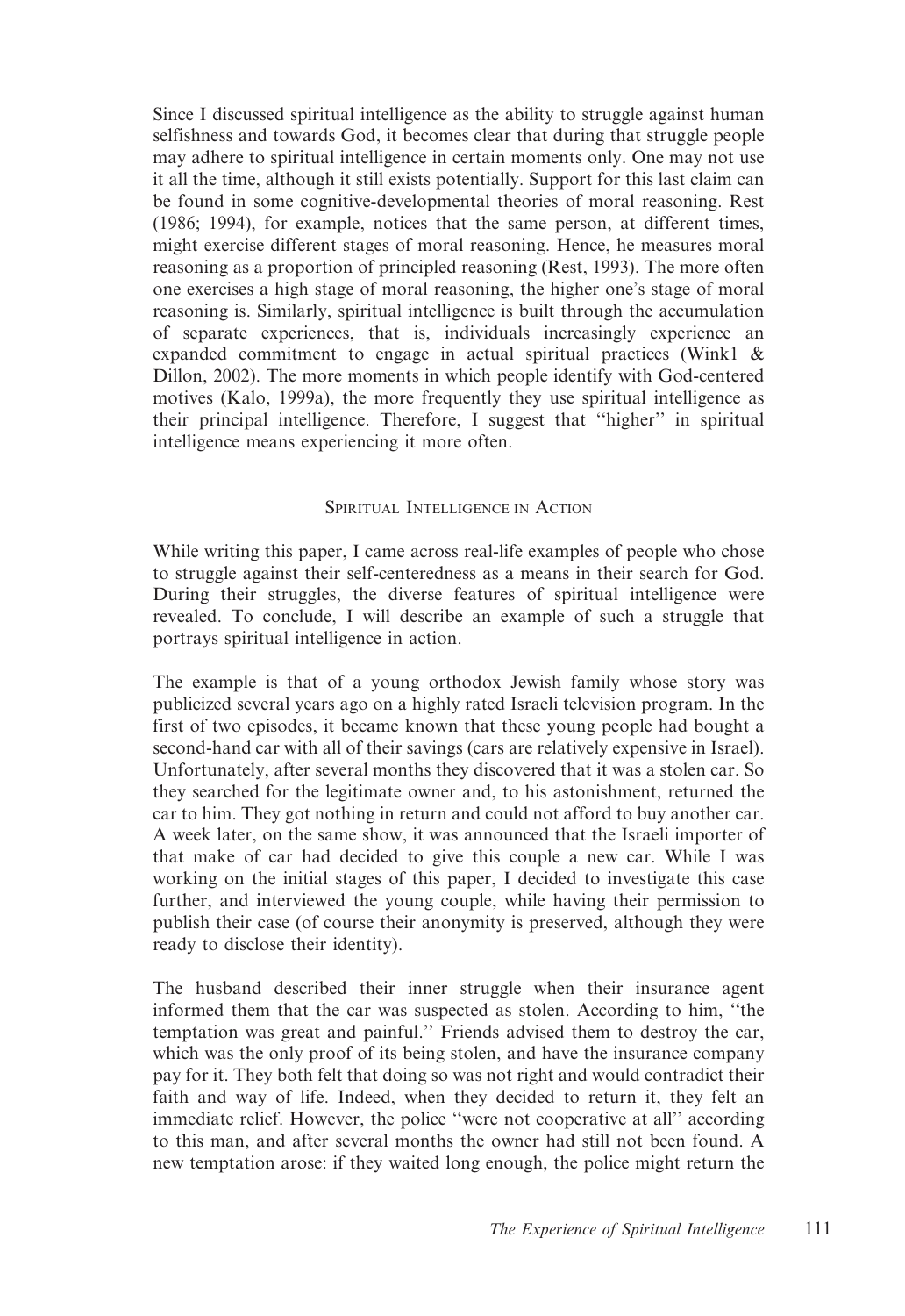car to them, as no one had claimed it. However, the man felt that this was a spiritual experience, not a financial one. Although they were relatively poor and had lost all of their savings, ''money was not the issue at all''. His decision was: "If the police are corrupt and do not do their job, let's do it ourselves!" After several weeks of independent investigation, they found the legitimate owner of the car and gave it back to him, just before he received his theft insurance payment.

The owner offered to go on a TV show with the story. Initially they refused, with a wish to stay "out of the limelight," but on second thought they accepted his suggestion, ''to warn other people against this kind of sophisticated thief.'' When they were offered a new car, they initially refused it. However, the importer convinced the couple that it was really an inexpensive form of advertising. In the week between the two shows, several people who had watched the first show offered the couple money. They rejected all of it, although they did not know then that they would get a new car. When one woman insisted and sent them some money, they donated it to charity in her name.

Although outside the scope of this article to recount all the details of the couple's experience or the interview conducted, this example serves to illustrate the struggle for practicing faith in everyday matters. Although this young couple was advised to make a distinction between faith, morality and ''real life,'' they choose differently, that is, to manage life according their spiritual understanding and intelligence. Doing so illustrates the role of honesty, modesty, and humbleness as part of their spiritual intelligence, as well as the emotional empowerment that was gained by their faith that assisted them to reject social pressure and to feel confidence and relief.

## **CONCLUSION**

Spiritual intelligence is a somewhat confusing, contradictory concept (Wolman, 2001). While intelligence refers to human abilities, within the limited human nature, spirituality refers to the infinite that stands beyond the human. Whereas the human ability to adapt to the world usually points to the parts, spirituality indicates the whole, the one. Intelligence lies within the domain of the psyche, while spiritual teaching refers to a different domain, that of the spirit.

I have attempted to resolve these apparent contradictions and to describe the theistic spiritual experience as representing a core ability that directs and influences one's overall life – spiritual intelligence. I see it as a first attempt to introduce spiritual intelligence as a core ability, a general factor that penetrates into and guides other abilities. An analysis of the nature of this ability is suggested here, taking into account known controversies about the study of intelligence. In view of these, it is asserted here that the general nature of spiritual intelligence can be manifested in any human realm, whether cognitive, emotional, moral, artistic, creational or other, and hence it differs from other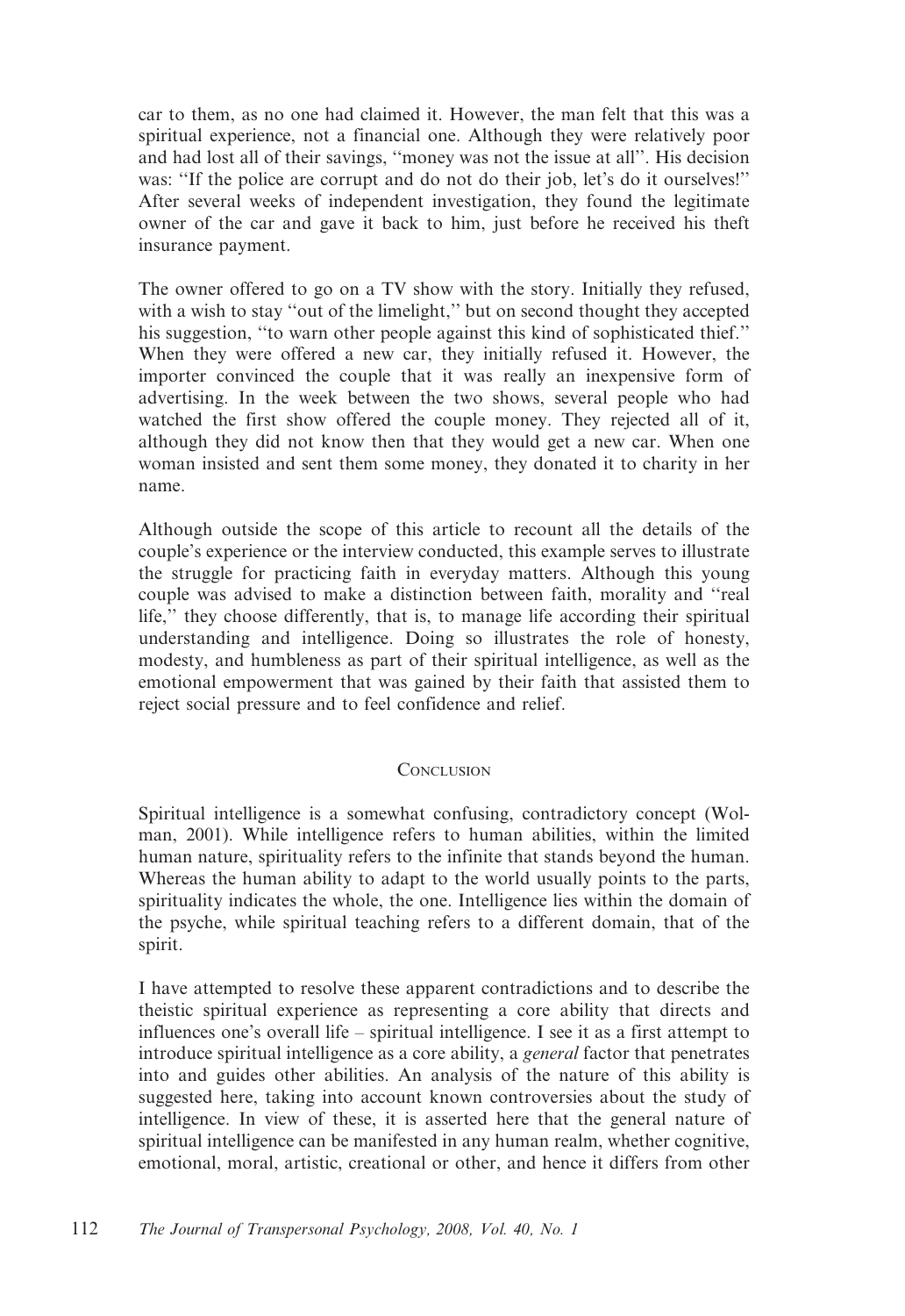forms of intelligence that are limited by definition (Gardner, 1995). In addition, unlike the perception of intelligence as a cognitive ability alone (Gardner, 2000), a broader understanding of the concept of intelligence is suggested. As such, spiritual intelligence is more than a cognitive ability to comprehend the spiritual in any given field; rather, it is a distinct ability for spiritual comprehension in general. Such a broad ability cannot be reduced to distinct physiological processes, although certain spiritual practices and abilities can be manifested by exclusive physiological activities (Goleman, 2005).

Spiritual intelligence is, then, a unique ability to understand, feel, evaluate, create, and act beyond self-centered motives and towards a spiritual meaning. As my approach is theistic, spiritual intelligence represents here the ability to recognize theistic meaning in a given situation and to direct one's motivation from a self-centered one to one that represents the spiritual, theistic meaning. Its various attributes, as emphasized earlier, are expressed in any life domain. These include personal theistic faith as a basic motive in life; humility and gratitude as a personal approach; an integrative, spiritual understanding of any reality; the ability to regulate emotions; the ability to morally judge a situation and to act accordingly; and the ability for forgiveness and unselfish love. Increasingly, people may experience these and similar attributes in their lives. At moments when these attributes become central to the individual, as in the example described above, spiritual intelligence is in action.

The above description of spiritual intelligence is a pragmatic one; it may assist people in self-evaluation of their personal spiritual intelligence (Underwood, 2002) and consequently, since spiritual intelligence is developmental, people may practice its development at any stage. Kalo summarizes this process: ''to persevere on self-correction and not to let loose, free from fear, strong in hope, independent on the result'' (2000, p. 110). First, people may evaluate the attributes of spiritual intelligence that have to be strengthened in their lives. Subsequently, based on the perception of the developmental nature of spiritual intelligence, people may practice an increased proportion of spiritual intelligence in their lives, thus potentially increasing their spiritual intelligence. It is assumed here, following the experience gained in 12-Step interventions, whether in self-help or by professionals (Rehm, 1993; Kurtz & Ketcham, 1992; Ronel & Claridge, 1999), that the deliberate intensified practice of those attributes that direct one from self-centeredness and toward God-centeredness or other-centeredness can bring a personal spiritual transformation. It is also assumed – although further research is needed for confirmation – that an increase in the proportion of several attributes of spiritual intelligence in one's life may increase the proportion of other attributes as well, since the spiritual intelligence that lies beneath these attributes is a general, unified one.

Therapy or counseling may be useful in this developmental process of spiritual intelligence. Based on the concept of spiritual intelligence and the description of the various attributes, counseling may be seen as a process that assists one in recognizing and practicing spiritual intelligence in life. During counseling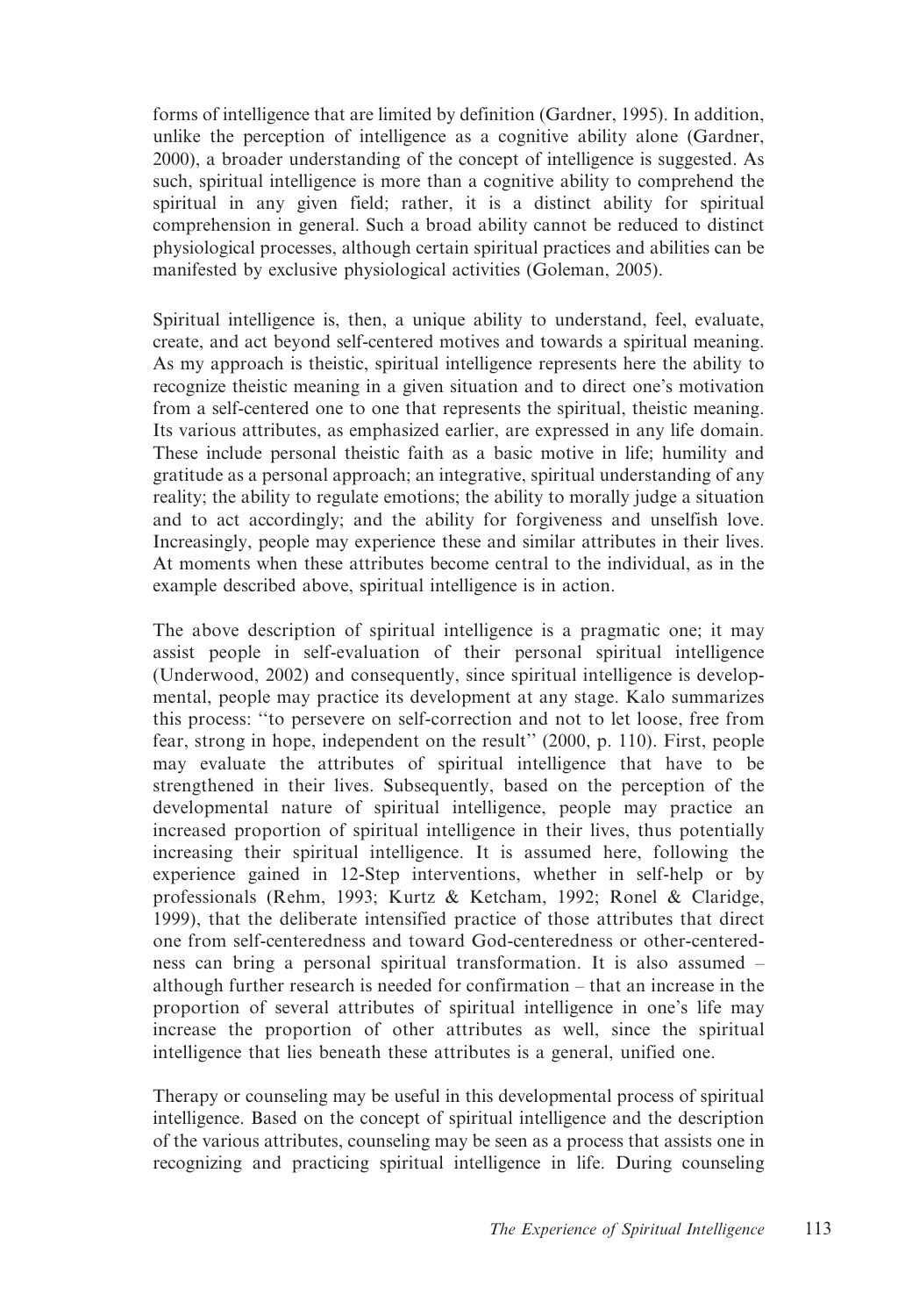people may be encouraged to engage in such a process, based on their willingness and intention. When individuals practice life as an agent for spiritual growth, they may achieve their full choice of human potential (Kass  $\&$ Lenox, 2005; Pargament, 2007), which is an inspired aim of counseling.

The above conclusions about the possibility of self-evaluation and practice of spiritual intelligence and its development via counseling require further research. Such a study, based on experiential knowledge, could explore a wide range of expressions and additional attributes of spiritual intelligence, as well as subjective factors about its self-assessment and the conditions for its development during counseling.

Another issue yet to be explored is the social aspect of spiritual intelligence. The preliminary discussion of spiritual intelligence here focuses on the individual realm. What impact, if any, has spiritual intelligence on social order, community life, or culture? Kalo (1999b), for example, describes the horror of society and culture that turn their backs on the spiritual quest and that stress self-centeredness as a promising way of life. The culture of self-centeredness may lead to the ''commoditization of human relationships,'' based on a wish for maximal gain and minimal loss. In contrast, the awakening of spiritual intelligence may lead to the humanization of relationships, including those that are initially defined as commercial. It is the awakening of a struggle towards the sanctification of relationships. The resulting social structure and what society should struggle towards are questions that demand further exploration.

#### **NOTES**

1Editor's note: For further inquiry and a more expanded discussion the reader is referred to Noble K.D. (2001). Riding the windhorse: Spiritual intelligence and the growth of self. Creskill, NJ: Hampton Press.

## **REFERENCES**

- AUGUSTINE. (2004). Confessions. Tel Aviv: Yediot Achronot (in Hebrew). (Original published c. 397)
- ALCOHOLICS ANONYMOUS. (1976). New York: AA World Service Office.
- ALCOHOLICS ANONYMOUS. (1965). Twelve steps and twelve traditions. New York: AA World Service Office.
- ANDERSON, M. (1992). Intelligence and development. Oxford: Blackwell.
- ANONYMOUS. (1991). A program for you. Center City, MN: Hazelden.
- APONTE, H. J. (1998). Love, the spiritual wellspring of forgiveness: An example of spirituality in therapy. Journal of Family Therapy, 20, 37-58.

<sup>&</sup>lt;sup>2</sup> "Shlomo Kalo was born in 1928, in Sofia, Bulgaria. When he was 12 years old, he joined an anti-Fascist underground in Bulgaria. Aged 15, under Nazi occupation, he was imprisoned in a concentration camp… Aged 18, he won a prize in a poetry competition and went to Prague, where he studied medicine and worked as a journalist… The sharp turn his life which occurred in the first week of 1969, is reflected, among others, in his writings. More than 60 titles of his were published in Israel, some of which were translated into English, French, Spanish, Italian, Polish, Greek, Malayalam, Bulgarian, Portuguese, Korean and more.'' (Retrieved on June 14, 2008, from http://www.y-dat.co.il/bio.htm.)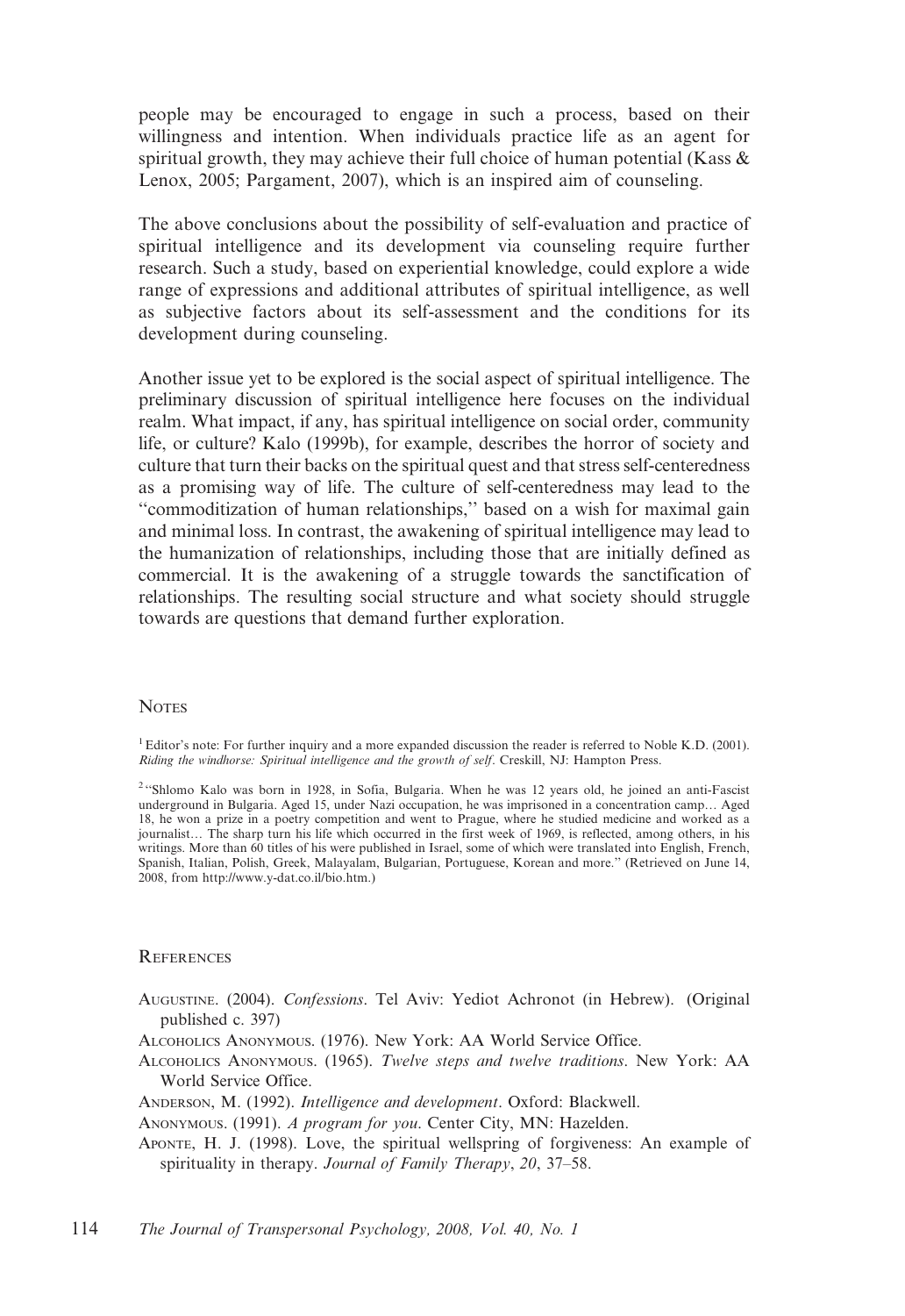- BORKMAN, T. J. (1990). Experiential, professional and lay frame of reference. In T. J. Powel (Ed.), Working with self-help (pp. 3–30). Silver Spring, MD: NASW.
- BRAZIER, D. (1993). The necessary condition is love. In D. Brazier (Ed.), Beyond Carl Rogers (pp. 72–91). London: Constable.
- BUBER, M. (1979). The hidden light. Tel Aviv: Schocken (in Hebrew).
- CANTOR, N., & HARLOW, R. E. (1994). Social intelligence and personality: Flexible life task pursuit. In R. J. Sternberg & P. Ruzgis (Eds.), *Personality and intelligence* (pp. 137–168). Cambridge: Cambridge University Press.
- CARMELLE, SR. M. (1984). Alphonse Ratisbonne: From Rome to Jerusalem. Rome: Tipografia.
- CARROLL, J. B. (1997). Theoretical and technical issues in identifying a factor of general intelligence. In B. Devlin, S. E. Fienberg, D. P. Resnick, & K. Roeder (Eds.), Intelligence, genes and success (pp. 125–156). New York: Copernicus.
- CHIU, C., HONG, Y., & DWECK, C. S. (1994). Toward an integrative model of personality and intelligence: A general framework and some preliminary steps. In R. J. Sternberg & P. Ruzgis (Eds.), Personality and intelligence (pp. 104–134). Cambridge: Cambridge University Press.
- COLBY, A., & KOHLBERG, L. (1987). The measurement of moral judgment. Cambridge: Cambridge University Press.
- CRAPPS, R. W. (1995). An introduction to the psychology of religion. Macon, GA: Mercer University Press.
- EINSTEIN, A. (n.d.). Einstein on prayer, purpose in nature, and the soul. Retrieved on June 14, 2008, from http://einsteinandreligion.com/prayer.html.
- EMMONS, R. A. (1999). The psychology of ultimate concerns. New York: The Guilford Press.
- EMMONS, R. A. (2000). Is spirituality an intelligence? Motivation, cognition and the psychology of ultimate concern. The International Journal for the Psychology of Religion, 10(1), 3–26.
- ENRIGHT, R. D., & THE HUMAN DEVELOPMENT STUDY GROUP. (1994). Piaget on the moral development of forgiveness: Identity or reciprocity? Human Development, 37(2), 63–80.
- ENRIGHT, R. D., & THE HUMAN DEVELOPMENT STUDY GROUP. (1991). The moral development of forgiveness. In W. M. Kurtinez & J. L. Gewirtz (Eds.), Handbook of moral behavior and development (Vol. 1) (pp. 123–152). Hillsdale, NJ: Lawrence Erlbaum Associates.
- EYSENCK, H. J. (1994). Personality and intelligence: Psychometric and experimental approach. In R. J. Sternberg & P. Ruzgis (Eds.), *Personality and intelligence* (pp. 3–31). Cambridge: Cambridge University Press.
- FERNHOUT, H., & BOYD, D. (1985). Faith in autonomy: Development in Kohlberg's perspectives in religion and morality. Religious Education, 80(92), 287–307.
- FOWLER, J. W. (1981). Stages of faith. San Francisco: Harper & Row.
- GARDNER, H. (1995). Brain, mind and creativity. Tel Aviv: Sifriat Poalim (Hebrew Edition).
- GARDNER, H. (1999). Who owns intelligence? The Atlantic Monthly, 283(2), 67–76.
- GARDNER, H. (2000). A case against spiritual intelligence. The International Journal for the Psychology of Religion, 10(1), 27–34.
- GARDNER, H. (2003). Multiple intelligences after twenty years. Paper presented at the American Educational Research Association, Chicago, Illinois, April 21, 2003.
- GEULA, K. (2004). Emotional intelligence and spiritual development. Paper presented at the Forum for Integrated Education and Educational Reform, sponsored by the Council for Global Integrative Education, Santa Cruz, CA, October 28–30. Retrieved on October 23, 2005, from http://chiron.valdosta.edu/whuitt/CGIE/ guela.pdf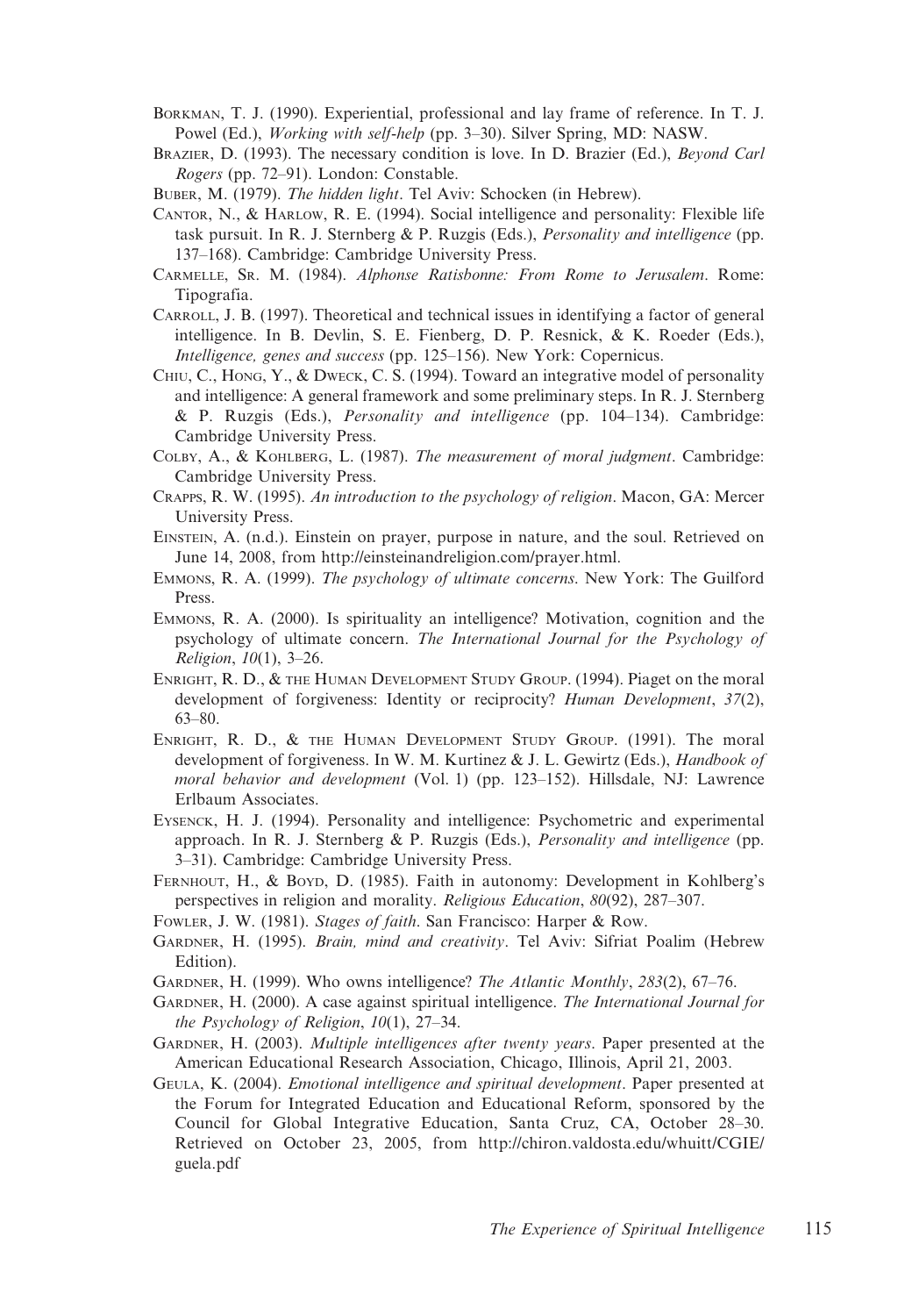- GIACALONE, R. A., & JURKIEWICZ, C. L. (2003). Right from wrong: the influence of spirituality on perceptions of unethical business activities. Journal of Business Ethics, 46, 85–97.
- GILLIGAN, C. (1993). In a different voice. Cambridge, MA: Harvard University Press.
- GOLEMAN, D. (1997). Emotional intelligence. Tel Aviv: Matar (Hebrew edition).
- GOLEMAN, D. (2005). Destructive emotions. Ben-Shemen, Israel: Modan (Hebrew edition).
- HALAMA, P., & STRIZENEC, M. (2004). Spiritual, existential or both? Theoretical considerations on the nature of "higher" intelligences. Studia Psychologica, 43(3), 239–253.
- HUMPHREYS, K., & KASKUTAS, L. A. (1995). Worldviews of Alcoholics Anonymous, Women for Sobriety, and Adult Children of Alcoholics/Al Anon mutual help groups. Addiction Research, 3(3), 231–243.
- HUNT, E. (1997). The concept and utility of intelligence. In B. Devlin, S. E. Fienberg, D. P. Resnick, & K. Roeder (Eds.), Intelligence, genes, and success (pp. 157–166). New York: Copernicus.
- JAEGER, M. (1998). The power and reality of forgiveness: Forgiving the murderer of one's child. In R. D. Enright & J. North (Eds.), Exploring forgiveness. Madison, WI: University of Wisconsin Press, pp.
- JAMES, W. (1984). The varieties of religious experience. Jerusalem: Bialik Institute (Hebrew Edition).
- JOHN OF THE CROSS. (1991). The collected works of St. John of the Cross. Washington, DC: ICS Publications.
- JULIAN OF NORWICH. (1997). Revelation of love. NY: Image Books.
- KALO, S. (1989a). Truth is bliss. Jaffa: DAT (in Hebrew).
- KALO, S. (1989b). People of chiefs. Jaffa: DAT (in Hebrew).
- KALO, S. (1991). To begin all over again. Jaffa: DAT (in Hebrew).
- KALO, S. (1993). Nor even to thyself. Jaffa: DAT (in Hebrew).
- KALO, S. (1999a). With no interpretation and additions. Jaffa: DAT (in Hebrew).
- KALO, S. (1999b). The \$ and the gun. Jaffa: DAT (Hebrew edition).
- KALO, S. (2000). Answers. Jaffa: DAT (in Hebrew).
- KALO, S. (2001). With Julian. Jaffa: DAT (in Hebrew).
- KALO, S. (2005). The believer. Jaffa: DAT (in Hebrew).
- KASS, J. D., & LENOX, S. (2005). Emerging models of spiritual development: A foundation for mature, moral, and health-promoting behavior. In W. R. Miller & H. D. Delaney (Eds.), Judeo-Christian perspectives on psychology (pp. 185–204). Washington, DC: APA.
- KEMPIS, T. A. (2002). The imitation of Christ. Tel Aviv: Nimrod (Hebrew edition).
- KOHLBERG, L. (1981). The philosophy of moral development. San Francisco: Harper & Row.
- KOHLBERG, L. (1975). Moral stages and moralization: The cognitive-developmental approach. In T. Lickona (Ed.), Moral development and behavior (pp. 31–53). New York: Holt, Rinehart & Winston.
- KOHLBERG, L., & RYNCARZ, R. A. (1990). Beyond Justice Reasoning: Moral development and consideration of a seventh stage. In C. N. Alexander & E. J. Langer (Eds.), Higher stages of human development (pp. 191–207). New York: Oxford University Press.
- KREBS, D. L., & VAN HESTEREN, F. (1994). The development of altruism: Towards an integrative model. Developmental Review, 14(2), 103–158.
- KURTZ, E. (1999). The collected Ernie Kurtz. Wheeling, West VA: The Bishop of Books.
- KURTZ, E., & KETCHAM, K. (1992). The spirituality of imperfection. New York: Bantam Books.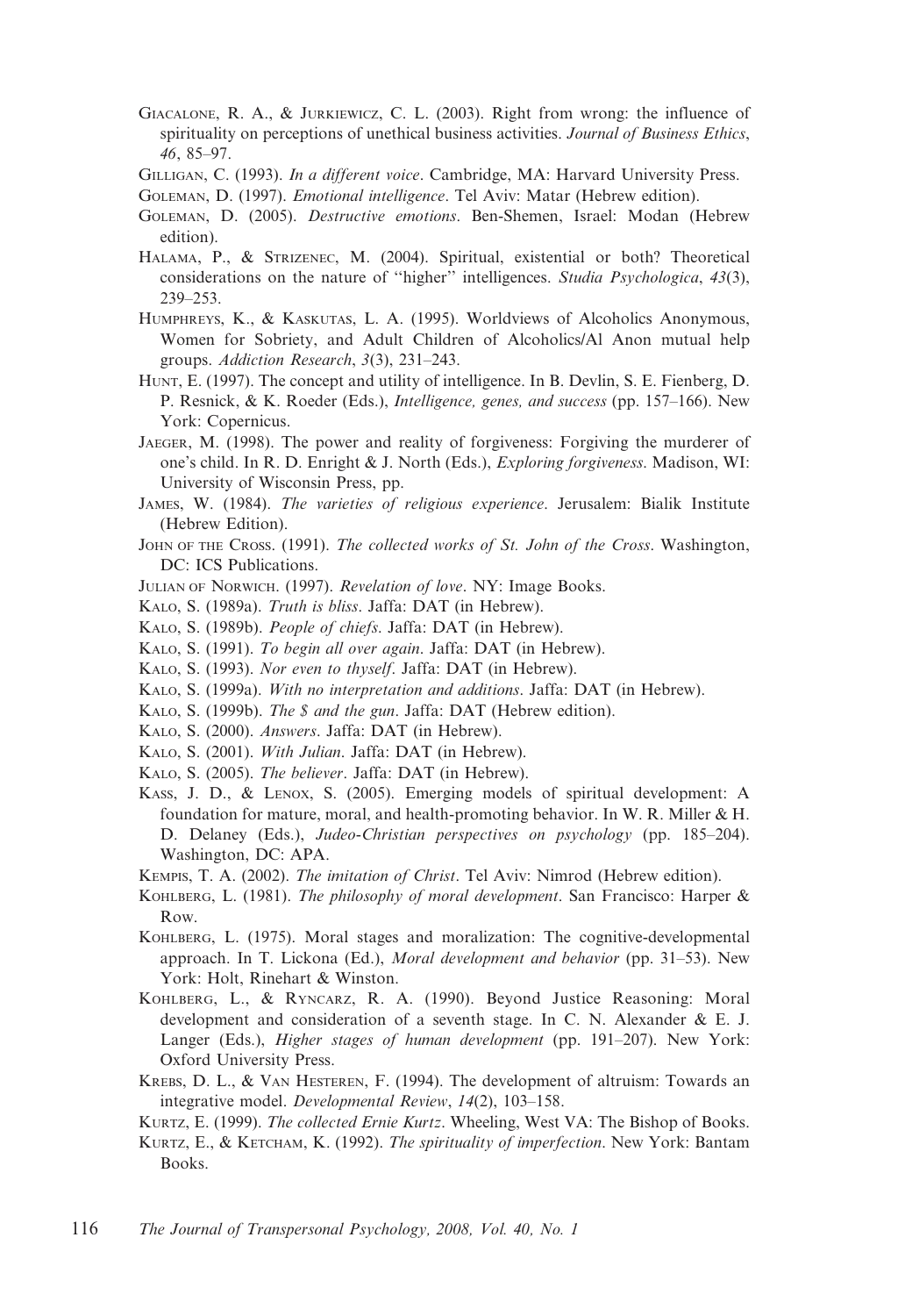- KWILECKI, S. (2000). Spiritual intelligence as a theory of individual religion: A case application. The International Journal for the Psychology of Religion, 10(1), 35-46.
- LASCH, C. (1979). The culture of narcissism. New York: W.W. Norton and Co.
- MAHONEY, A., PARGAMENT, K. I., MURRAY-SWANK, A., & MURRAY-SWANK, N. (2003). Religion and the sanctification of family relationships. Review of Religious Research, 44, 220–236.
- MAYER, J. D. (2000). Spiritual intelligence or spiritual consciousness? The International Journal for the Psychology of Religion, 10(1), 47–56.
- MAYER, J. D., & SALOVEY, P. (1997). What is emotional intelligence? In P. Salovey & D. J. Sluyter (Eds.), Emotional development & emotional intelligence (pp. 3–34). NY: Basic Books.
- MAYER, J. D., & SALOVEY, P. (1993). The intelligence of emotional intelligence. Intelligence, 17, 433–442.
- MILLER, W. R. (2005). What is human nature? Reflections from Judeo-Christian perspectives. In W. R. Miller & H. D. Delaney (Eds.), Judeo-Christian perspectives on psychology (pp. 11–29). Washington, DC: APA.
- MILLER, W. R. (1998). Researching the spiritual dimensions of alcohol and other drug problems. Addiction, 93(7), 979–990.
- MILLER, W. R., & DELANEY, H. D. (2005). Psychology as the science of human nature: Reflections and research directions. In W. R. Miller & H. D. Delaney (Eds.), Judeo-Christian Perspectives on Psychology (pp. 291–308). Washington, DC: APA.
- MILLER, W. R., & KURTZ, E. (1994). Models of alcoholism used in treatment: Contrasting AA and other perspectives with which it is often confused. Journal of Studies on Alcohol, 55(2), 159–166.
- Nevo, B. (1997). Human intelligence. Tel Aviv: The Open University of Israel (Hebrew Edition).
- NICHOLAS, M. W. (1994). The mystery of goodness and the positive moral consequences of psychotherapy. New York: W.W. Norton.
- NOBLE, K. D. (2000). Spiritual intelligence: A new frame of mind. Advanced Development Journal, 9, 1–29.
- OTTO, R. (1967). The idea of the Holy. London: Oxford University Press.
- PARGAMENT, K. I. (2007). Spiritually integrated psychotherapy: Understanding and addressing the sacred. New York, NY: Guilford.
- PUHL, L. J. (1951). The spiritual exercises of St. Ignatius. Chicago: Loyola University Press.
- RAMHAL RABBI MOSHE HAIM LUTSATO. (1978). Mesilat Y'sharim [Paths of the Upright]. Jerusalem: Eshkol (in Hebrew).
- REHM, J. (1993). Don't Think: Believe and act! The derivation from philosophical pragmatism of the principles of Alcoholics Anonymous. Addiction Research, 1, 109–118.
- REST, J. (1986). Moral development: Advances in research and theory. NY: Praeger.
- REST, J. (1993). Guide for the Defining Issues Test (Ver. 1.3). University of Minnesota: Center for the Study of Ethical Development.
- REST, J. (1994). Background: Theory and research. In J. R. Rest & D. Narvaez (Eds.), *Moral development in the professions* (pp.  $1-26$ ). Hillsdale, NJ: Lawrence Erlbaum Associates.
- RICHARDS, P. S., & BERGIN, A. E. (1997). A spiritual strategy for counseling and psychotherapy. Washington, DC: APA.
- ROGERS, J., & DANTLEY, M. (2001). Invoking the spiritual in campus life and leadership. Journal of College Student Development, 42(6), 589–603.
- RONEL, N. (1993). Narcotics Anonymous in Israel: Self help processes and religious faith among drug addicts. Unpublished doctoral dissertation. Jerusalem: The Hebrew University (in Hebrew, English summary).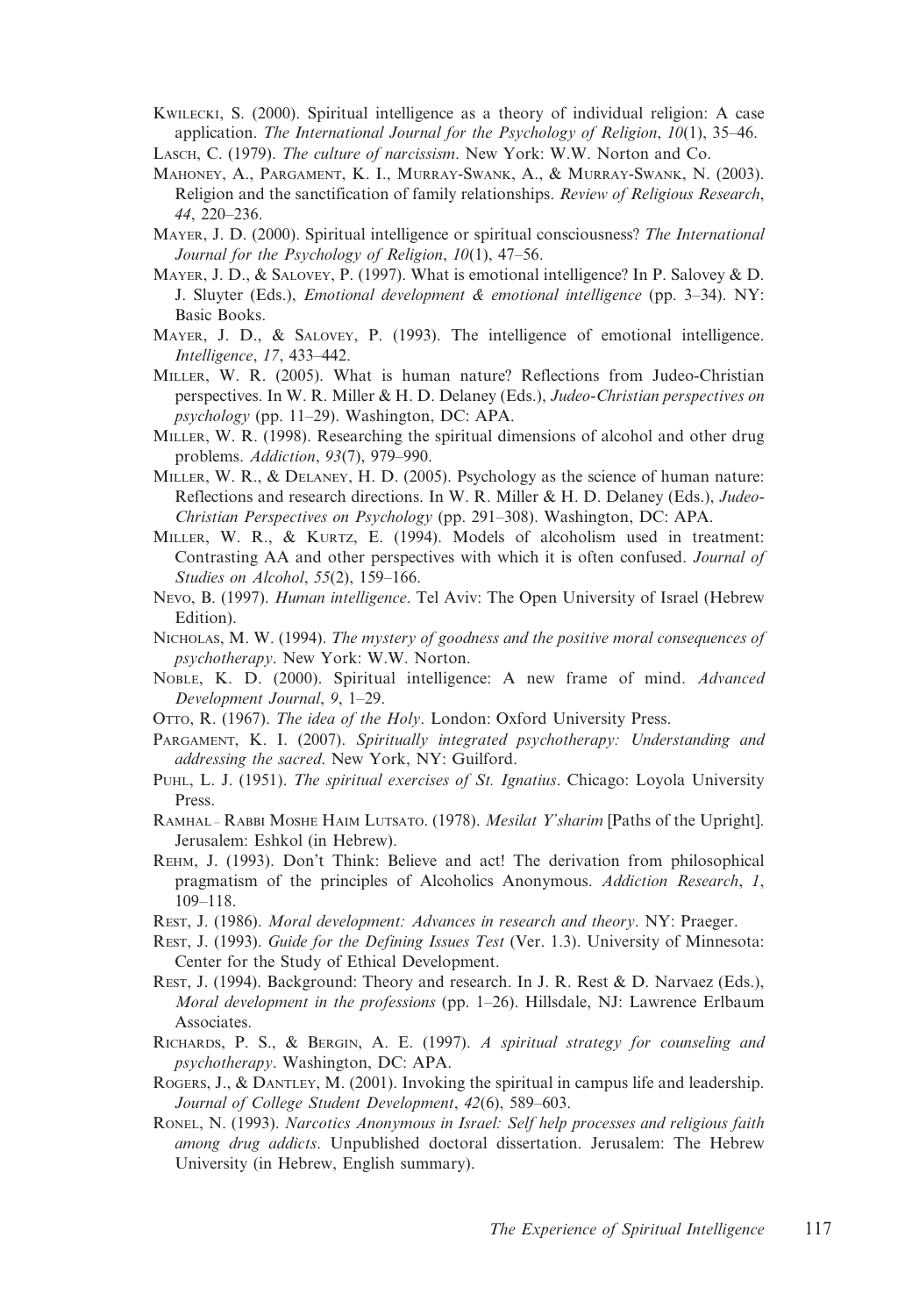- RONEL, N. (1998). Twelve-step self-help groups: The spontaneous emergence of ''grace communities.'' Social Development Issues, 20(3), 53–72.
- RONEL, N. (2000). From self-help to professional care: An enhanced application of the Twelve-Step program. Journal of Applied Behavioral Science, 36(1), 108–122.
- RONEL, N. (2008). Grace Therapy for recovering victims: A restorative 12-step based therapy. In M. S. Sundaram, P. K. Jaishankar, & S. Ramdoss (Eds.), Crime victims and justice: An introduction to restorative principles (pp. 399–408). New Delhi: Serial Publications.
- RONEL, N., & CLARIDGE, H. (1999). Grace Therapy: A new approach to the treatment of male batterers. Contemporary Justice Review, 2(3), 283–308.
- RONEL, N., & HUMPHREYS, K. (1999–2000). Worldview transformation of Narcotics Anonymous members in Israel. International Journal of Self-Help and Self-Care, 1(1), 117–131.
- RONEL, N., & LIBMAN, G. (2003). Eating disorders and recovery: Lessons from Overeaters Anonymous. Clinical Social Work Journal, 31(2), 155–171.
- SALOVEY, P., & MAYER, J. D. (1989–90). Emotional intelligence. Imagination, Cognition & Personality, 9(3), 185–211.
- SETTEL, T. S. (1995). The book of Gandhi wisdom. New York: Carrol Publishing.
- SLIFE, B. D., HOPE, C., & NEBEKER, R. S. (1999). Examining the relationship between religious spirituality and psychological science. Journal of Humanistic Psychology, 39(2), 51–85.
- SOROKIN, P. A. (1967). The ways and powers of love. Chicago: Gateway.
- STERNBERG, R. J., & KAUFMAN, J. C. (1998). Human abilities. Annual Review of Psychology, 49, 479–502.
- UNDERWOOD, L. G. (2002). The human experience of compassionate love: Conceptual mapping and data from selected studies. In S. G. Post, L. G. Underwood, J. P. Scloss, & W. B. Hurlbut (Eds.), Altruism and altruistic love: Science, philosophy, and religion in dialogue (pp. 72–88). Oxford: Oxford University Press.
- VAUGHAN, F. (2002). What is spiritual intelligence? Journal of Humanistic Psychology, 42(2), 16–33.
- WELWOOD, J. (1985). On love: Conditional and unconditional. Journal of Transpersonal Psychology, 22(1), 51–58.
- WINK1, P., & DILLON, M. (2002). Spiritual development across the adult life course: Findings from a longitudinal study. Journal of Adult Development, 9(1), 79–94.
- WOLMAN, R. N. (2001). Thinking with your soul. Tel Aviv: Matar (Hebrew edition).
- WORTHINGTON, JR. E. L., & BERRY, J. W. (2005). Virtues, vices, and character education. In W. R. Miller & H. D. Delaney (Eds.), Judeo-Christian Perspectives on Psychology (pp. 145–164). Washington, DC: APA.
- ZOHAR, D., & MARSHALL, I. (2001). SQ Spiritual intelligence, the ultimate intelligence. Jerusalem: Keter (Hebrew edition).

## The Author

Natti Ronel, Ph.D., is Senior Lecturer at the department of Criminology, Bar Ilan University, Israel. He previously held position at Tel Aviv University, School of Social Work where he also served as the Researcher-in-Chief of the Interdisciplinary Center for Children and Youth Studies. A member of the World Society of Victimology, European Society of Criminology, the Israeli Society of Criminology (board member) and the Israeli Council for Criminology. He is a licensed clinical criminologist who holds a private